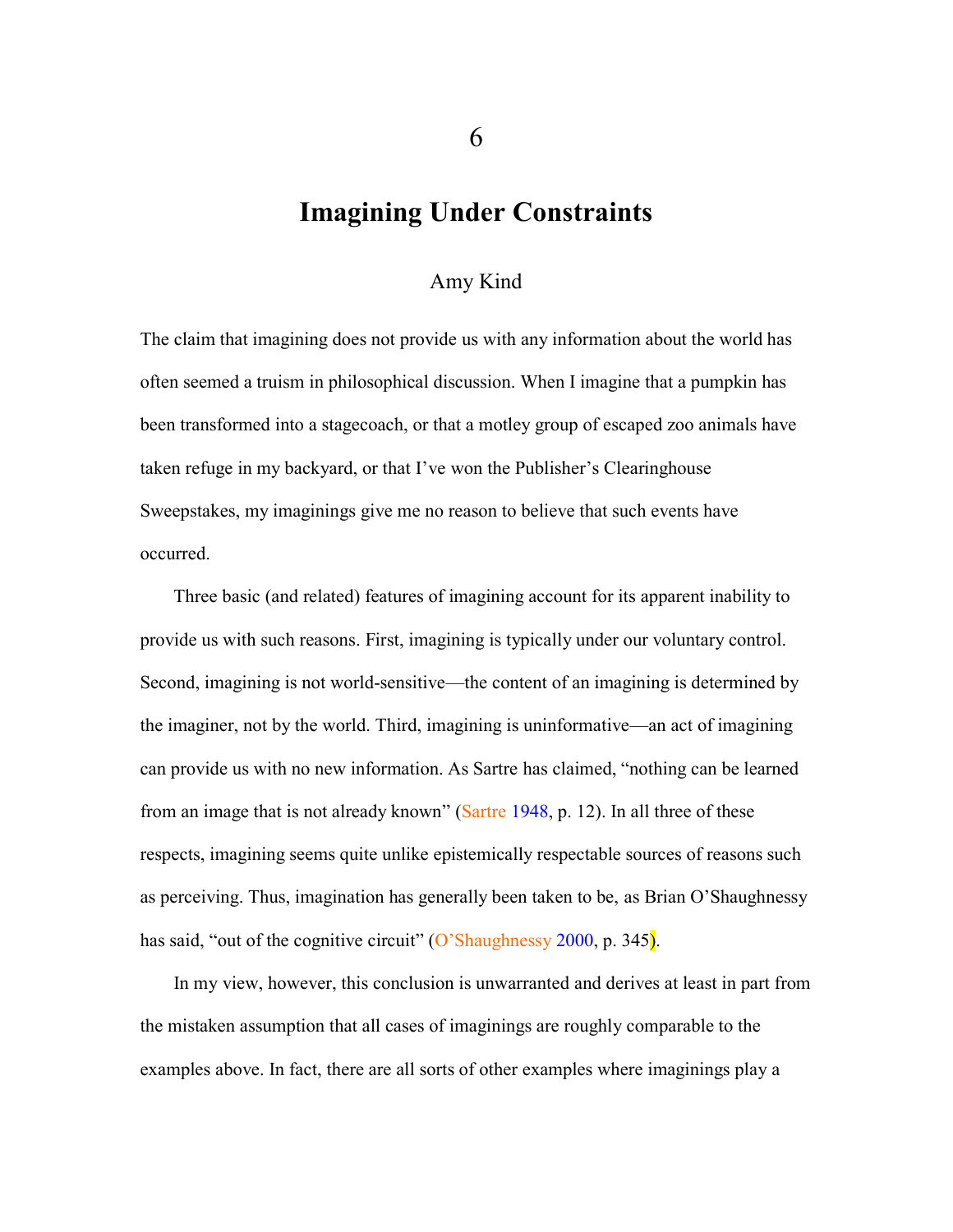role in justifying the beliefs that they prompt. Many of these epistemically significant imaginings are perfectly ordinary ones. When trying to decide whether to become parents, a young couple might call upon their imagination in various ways to help them make their decision—from imagining themselves grappling with exhaustion after a sleepless night with a crying baby to imagining themselves proudly watching a teenager graduate from high school.<sup>1</sup> When these prospective parents head off to buy a new car, they might again call upon their imagination to figure out what to buy—while looking at the different models in the showroom, they might imagine themselves getting their child strapped into the car seat in the back, fitting the stroller and other gear in the trunk, and cleaning milk spills and crumbs (or perhaps worse) off the interior. And likewise, when they are converting a former office into a nursery, they might imagine the crib first against one wall and then against another. All of these imaginings seem to have justificatory force as they make their decisions—as they determine that they do want, and are ready to have, a child; that they'd do best to buy a mini-van; and that the crib needs to go on the wall opposite the windows.

<sup>&</sup>lt;sup>1</sup> In her work on transformative experience, L. A. Paul  $(2014)$  argues that imaginings cannot help when determining whether to become a parent for the first time; on her view, "if you've never had a child, *it is impossible to make an informed, rational decision by imagining outcomes based on what it would be like to have your child, assigning subjective values to these outcomes, and then modeling your preferences on this basis*" (Paul [2014,](#page-26-2) p. 83). Though I disagree, my argument in this paper does not rely on this particular example. One could think instead of parents trying to decide whether to have a second child.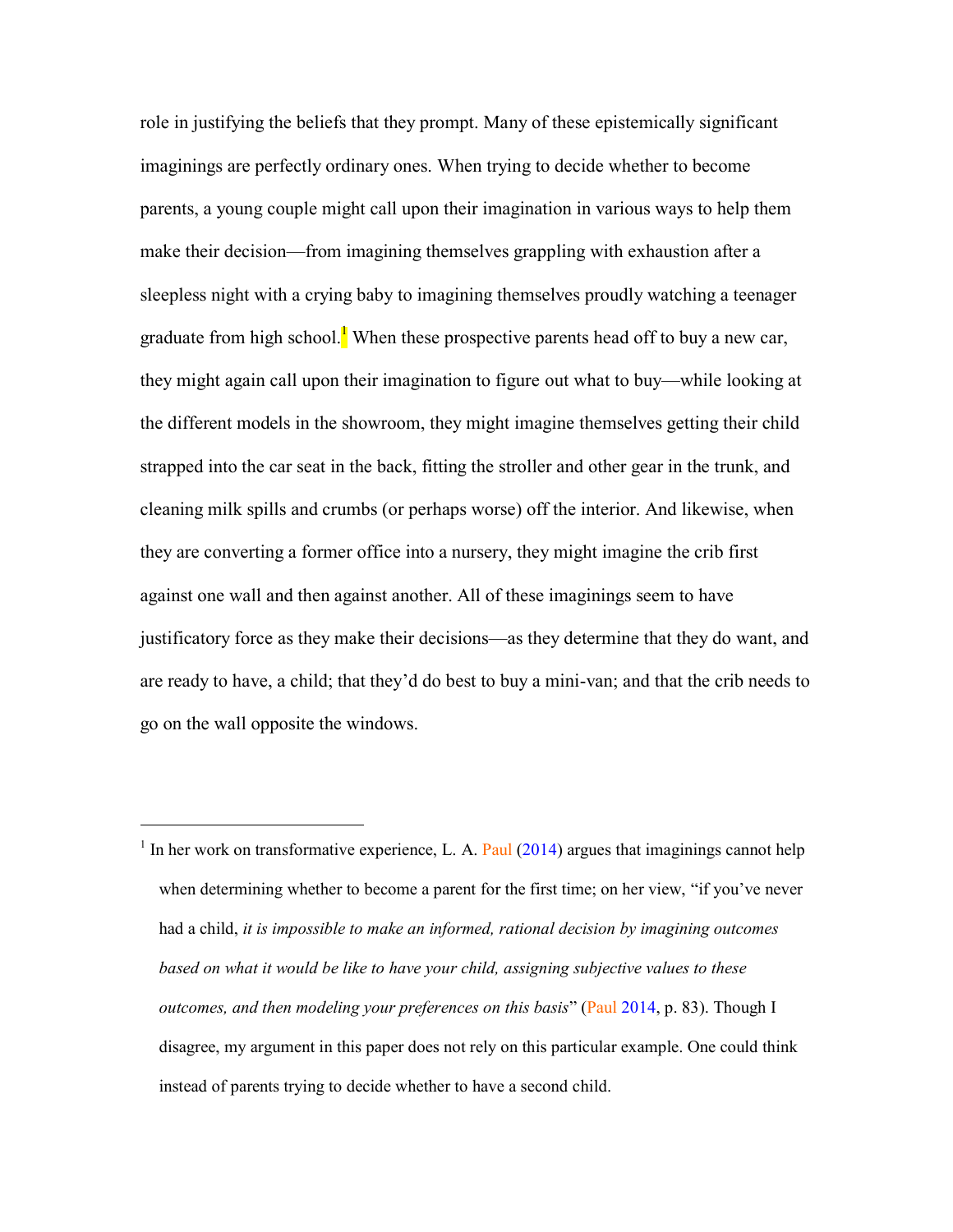Once we consider such imaginings, it seems clear that the imagination has considerably more epistemic significance than it has been traditionally assigned. In at least some cases, imagining has a role to play in justifying our contingent beliefs about the world. $\frac{2}{3}$  But recognizing this fact does not itself provide us with any explanation of how imagining can have the sort of epistemic significance that it does. Developing such an explanation will be the aim of this paper. My project here thus turns on providing an answer to the following question: What distinguishes the epistemically significant imaginings from the epistemically insignificant ones? In my view, the answer has to do with the constraints under which we operate when we engage in the former sorts of imaginings, constraints that are absent in the latter sorts of imaginings. The mention of constraint here might seem puzzling since, as David Hume famously said in the *Treatise*, nowhere are we more free than in our imagination. But the freedom we enjoy when imagining does not show that we must always proceed completely unfettered, and in fact it is our ability to constrain our imaginings in light of facts about the world that enables us to learn from them. In this paper, then, I offer a framework for showing when and how an imaginative project can play a justificatory role with respect to beliefs about the world, an account of imagining that I call *imagining under constraints*.

# **1. Stage Setting**

<sup>&</sup>lt;sup>2</sup> Elsewhere, I have given arguments in support of the epistemic significance of imagination and I have attempted to diagnose the failures in arguments to the contrary (see Kind, in press).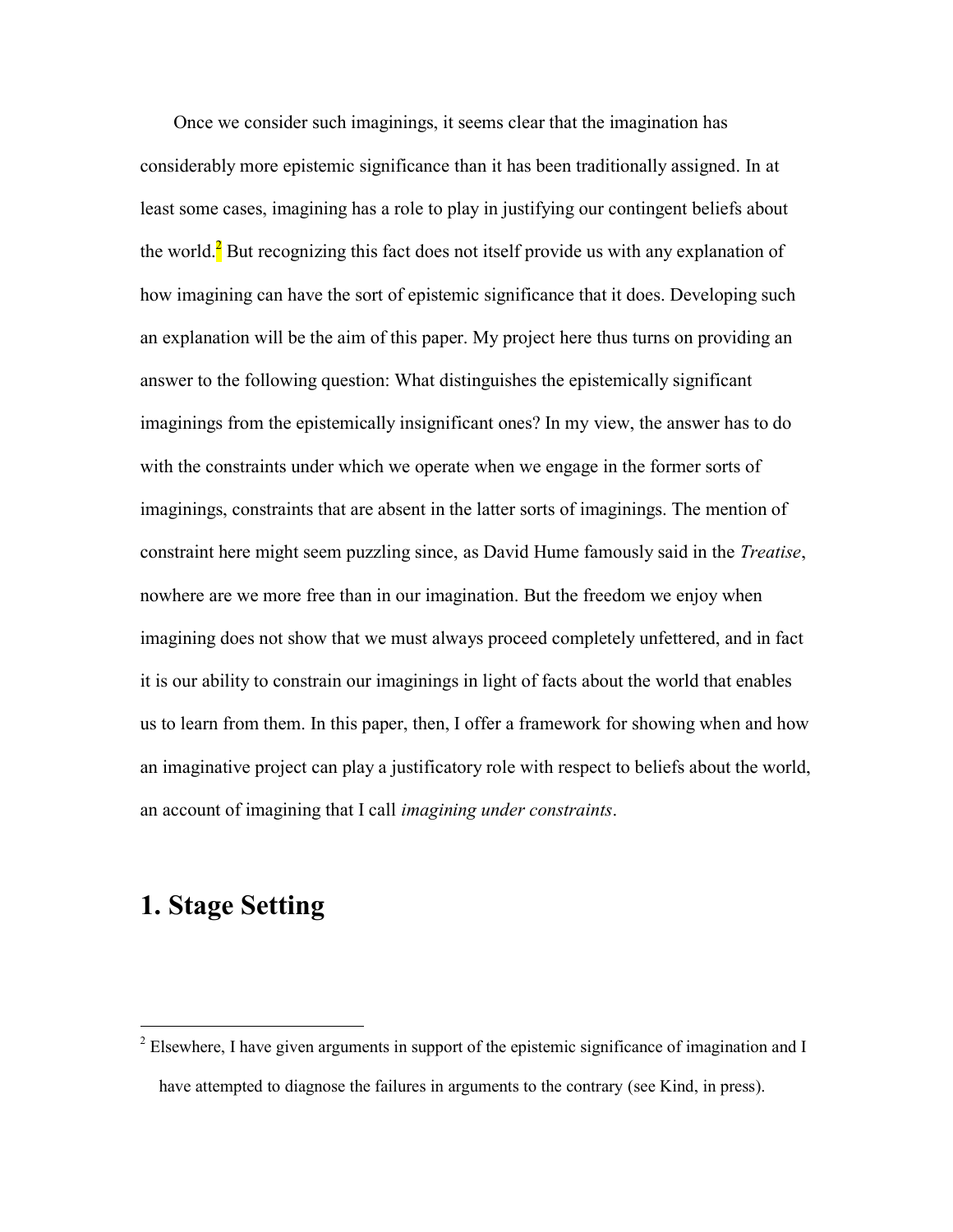To start, it will probably be useful if I say something about what I take imagining to be. Importantly, however, my account of imagining under constraints—and, correspondingly, my defense of the epistemic relevance of the imagination—does not depend on a particular theory of imagination. For our purposes here, we need only understand imagination as distinct from related states such as supposition or the entertainment of propositions. When engaged in a *reductio* proof, someone might suppose that Congress passes an assault weapons ban, or that Texas secedes from the United States, or that Elvis Presley is still alive. Such suppositions can be made without any difficulty at all, and without the exertion of much mental energy. Merely bringing the relevant proposition to mind is enough. In order to imagine these things, however, something more is required. Different philosophers give different accounts of how to understand this requirement; on my own view, for example, it is to be cashed out in terms of mental imagery.<sup>3</sup> But I do not here presuppose this imagistic account. Rather, I rely only on the assumption that imagining involves a more active effort of mind than does supposition or entertaining a proposition, the kind of effort that Kendall Walton seems to be gesturing at when he suggests that imagining "is *doing* something *with* a proposition one has in mind" (Walton [1990,](#page-26-3) p.  $20$ ).

It would also probably be helpful were I to say something more about the kind of epistemic significance with which I am here concerned. For example, although philosophers typically deny that imagination can play a justificatory role with respect to our contingent beliefs about the world, that's not to say that they deny it any epistemic import altogether. No one denies, for example, that an act of imagination can jog one's

 $3$  This imagistic account is developed in Kind [\(2001\)](Putting#Ref7).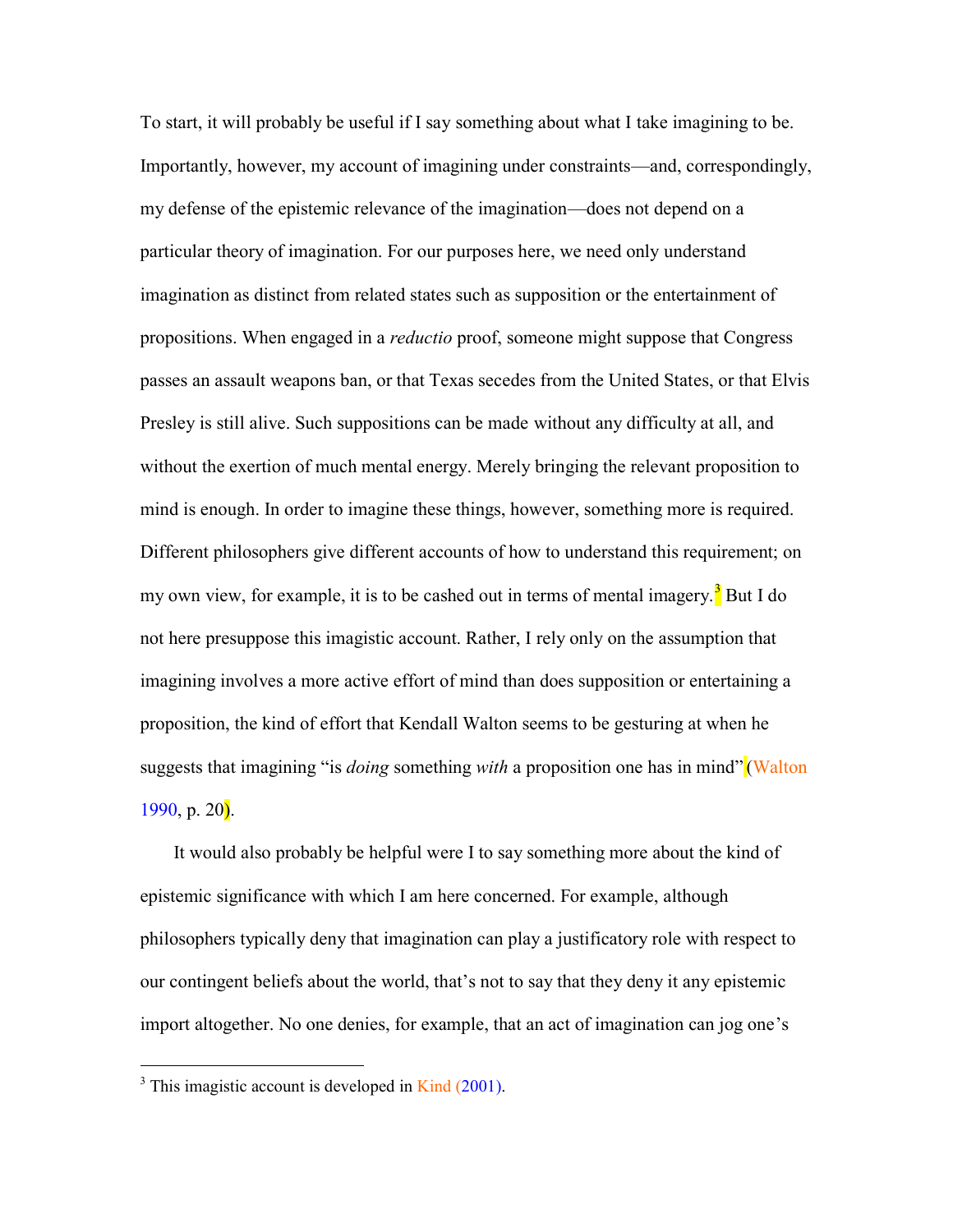memory, as when I'm reminded that there's no dog food in the house as a result of imagining my dog sleeping on the couch. Likewise, no one denies that an act of imagination can lead to interesting innovations, discoveries, or new directions of research. To give just one particularly famous example: At the age of 16, Albert Einstein imagined himself chasing a beam of light, an imaginative exercise that he credits as having played a key role in the development of his theory of special relativity. So my opponent's charge that imagination is epistemically insignificant is consistent with the claim that our imaginings might *generate* various beliefs about the world, beliefs that might even turn out to be true. Rather, my opponent means only to deny that imaginings can justify—or even play a role in justifying—such beliefs. I will not here offer any sort of detailed epistemology, and it is my intention to stay clear of debates about (for example) the nature of justification. So perhaps I can best put my point like this: Just as perception teaches us something about the world, so too can imagination.

Interestingly, there is one domain in which imagination has been assigned precisely the sort of justificatory power in which we're interested, namely, the domain of modal truths. Suppose I imagine that there is a heretofore undiscovered planet orbiting the sun between the orbits of Jupiter and Saturn, that the Los Angeles Angels win the next World Series, or that Arnold Schwarzenegger is elected President of the United States. In each case, my imagining the relevant states of affairs gives me reason to believe that this state of affairs—even if it is not astronomically, athletically, or politically possible—is nonetheless metaphysically possible. Perhaps this reason can be overridden by other reasons; perhaps it can't. But it seems that imagining some state of affairs S is, at the very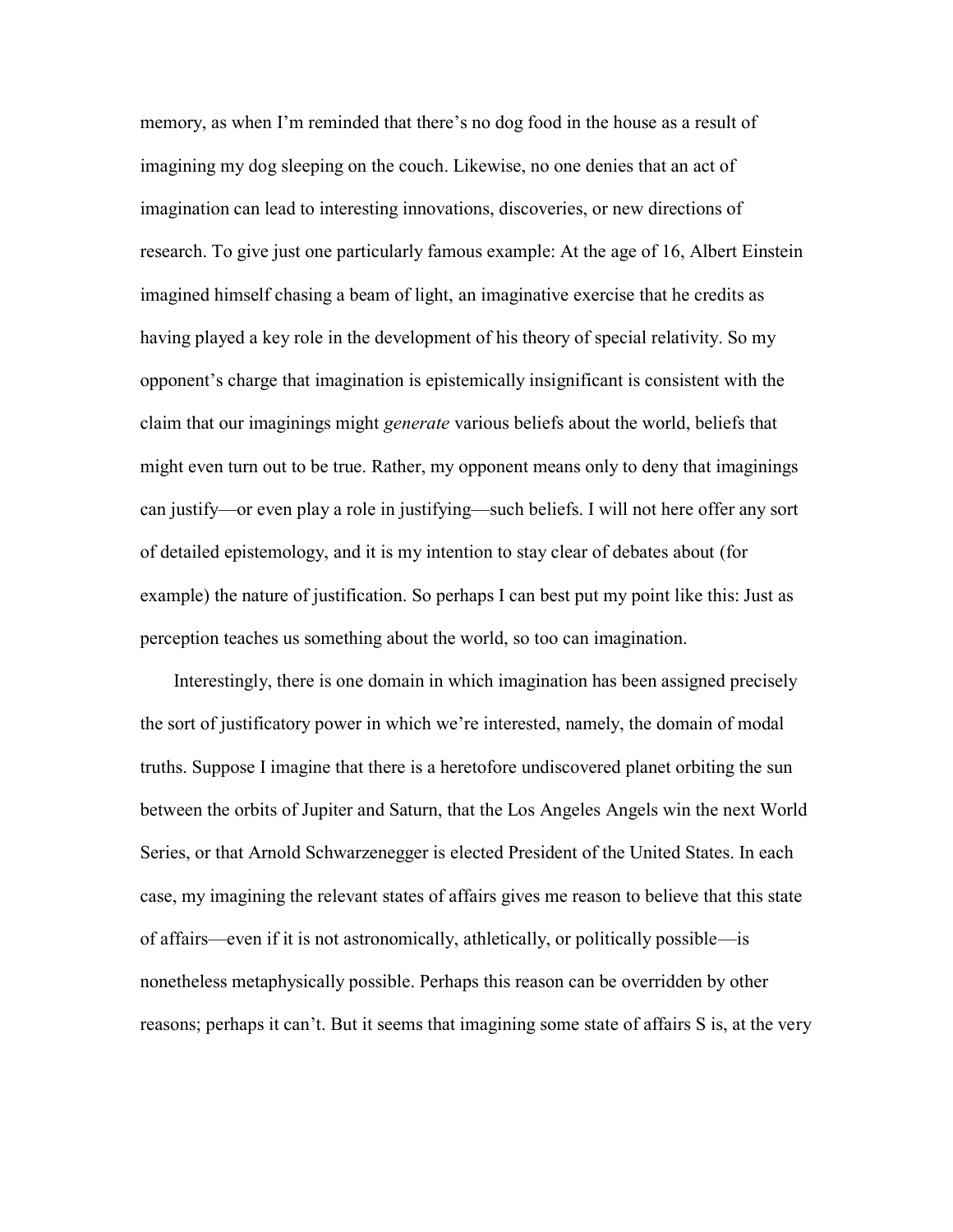least, relevant for the justification of the belief that S is metaphysically possible.<sup>4</sup> This claim, which I will call the Imagining-Possibility (I-P) principle, is often loosely captured by saying that imagination serves as an epistemic guide to possibility.<sup>5</sup>

The I-P principle, though widely held, is by no means uncontroversial. Perhaps the most obvious counterexamples arise when we consider imaginings under conditions of ignorance. Someone lacking even a basic understanding of chemistry might be able to imagine that water is not  $H_2O$ , but we surely do not want to conclude that it is metaphysically possible that water is not  $H_2O$ . Proponents of the I-P principle thus typically impose conditions that an imagining must meet in order to serve as an epistemic guide to possibility. For example, one important condition is that such claims must not be merely *prima facie* imaginable—that is imaginable on first appearances—but must rather be *ideally* imaginable—that is, imaginable on ideal rational reflection.<sup>6</sup> Or, to put things in Cartesian terms, our imaginings must be clear and distinct.

Thus, when philosophers claim that the imagination provides us with reasons for our beliefs about metaphysical possibility, it is by no means intended that every imagining can play this role. I take this to be an obvious point about the role of imagination in modal epistemology, but I raise it now to make a parallel point about the central claim in

<sup>4</sup> Throughout I'll talk of imagining states of affairs, but nothing should hang on this assumption. Those who think we imagine sentences or propositions should be able to make the appropriate substitutions.

 $<sup>5</sup>$  Many claim that it is conceiving—of which imagining is a subspecies—that serves as an</sup> epistemic guide to possibility. See the discussion in Gendler and Hawthorne [\(2002\)](Introduction.#Ref5).

 $6$  See e.g. Chalmers [\(2002\)](#page-25-0).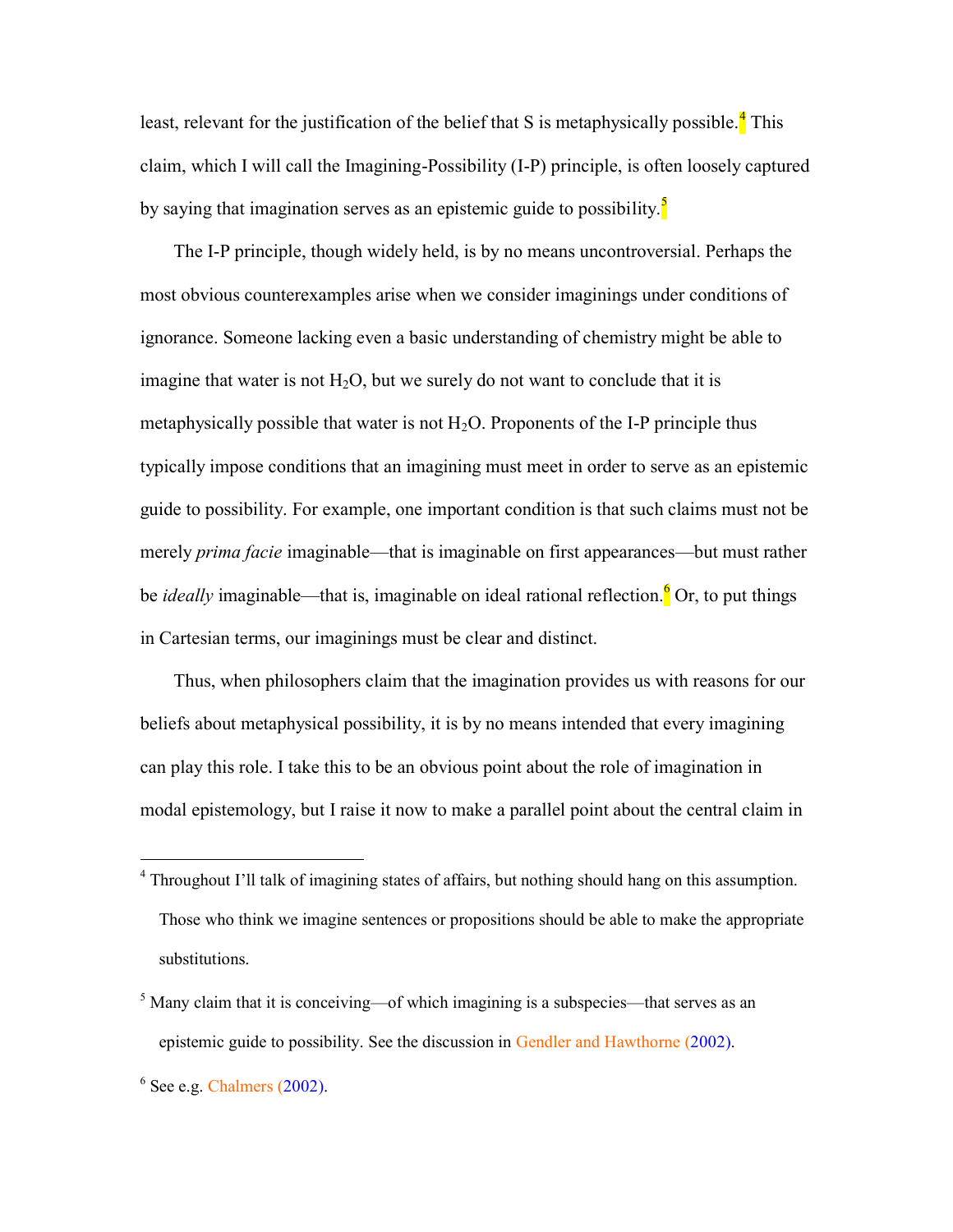this paper. In arguing that the imagination provides us with reasons for additional beliefs (i.e. beliefs in addition to those about metaphysical possibility), it is likewise by no means intended that every imagining can play this role, and the fact that there are all sorts of examples of imaginings which lack justificatory power will not count against our central thesis. Rather, just as it seems obvious that we have to impose conditions on when an imagining will be of the right sort to provide us with reason for belief about metaphysical possibility, it should be obvious that we will need to impose conditions on when an imagining will be of the right sort to provide us with reason for other kinds of belief.<sup>7</sup>

# **2. Ideal Imagination**

 $\overline{a}$ 

Unsurprisingly, it turns out that the notion of ideal imagination—or at least a kind of ideal imagination—turns out to be important not only with respect to imagination's epistemic relevance for beliefs about metaphysical possibility but also with respect to imagination's epistemic relevance more broadly. But the sort of ideal imagination with

<sup>7</sup> That said, having invoked an analogy between my project here and the I-P principle, I should note explicitly that I do not mean to put too much weight on this analogy. Importantly, there seems to be a conceptual connection between imagining and possibility that helps to explain why imaginings can be a guide to possibility, a connection that is lacking between imagining and actuality. As Gendler and Hawthorne note, when we imagine, "the things we depict to ourselves frequently present themselves *as possible*, and we have an associated tendency to judge that they are possible" (Gendler and Hawthorne 2002, p. 1). But when we imagine, the things we depict to ourselves are typically *not* presented to us as actual.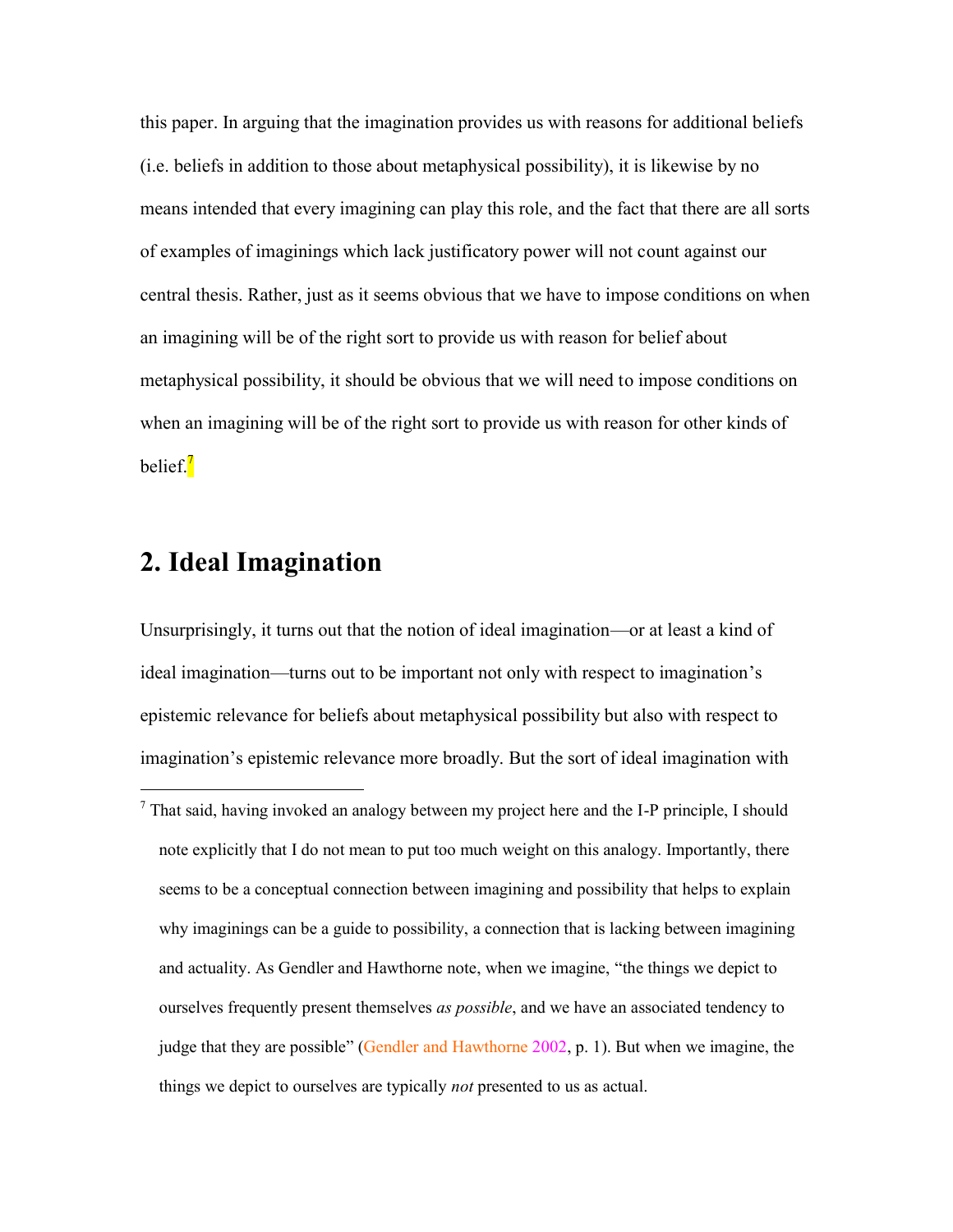which we will be concerned is not one that contrasts primarily with prima facie imagination as described above. Consider again a paradigmatic case in which an imagining lacks the kind of epistemic relevance in which we're interested, such as when I imagine that a motley group of escaped zoo animals have taken refuge in my backyard.<sup>8</sup> Not only is this state of affairs easily imaginable on first appearances, but there's no reason to doubt that it remains imaginable even under ideal rational reflection of the sort mentioned above. Rather, there must be something else that keeps this imagining from having justificatory power—something else that keeps this imagining from being ideal in the sense required for an imagining to have epistemic relevance. But what is this relevant sense? Answering this question will be the task of this section.

Here, as so often in philosophy, we are helped by an example from science fiction. In particular, consider the imaginative capacities of the machines who populate the fictional world described in "The Last Evolution," a short story written in [1932](The#Ref1) by American science fiction author John W. Campbell:

It was 2538 years After the Year of the Son of Man. For six centuries mankind had been developing machines. The Ear-apparatus was

<sup>&</sup>lt;sup>8</sup> Though such an imagining may have epistemic relevance for our beliefs about metaphysical possibility—while it may help to justify my belief that it's metaphysically possible that a motley group of escaped zoo animals have taken refuge in my backyard—the imagining lacks any further epistemic relevance. Hereafter, when I talk of an imagining having epistemic relevance, it should be understood in this latter sense, i.e. I mean to be talking about the epistemic relevance of the imagining *over and above* whatever epistemic relevance it has with respect to our beliefs about metaphysical possibility.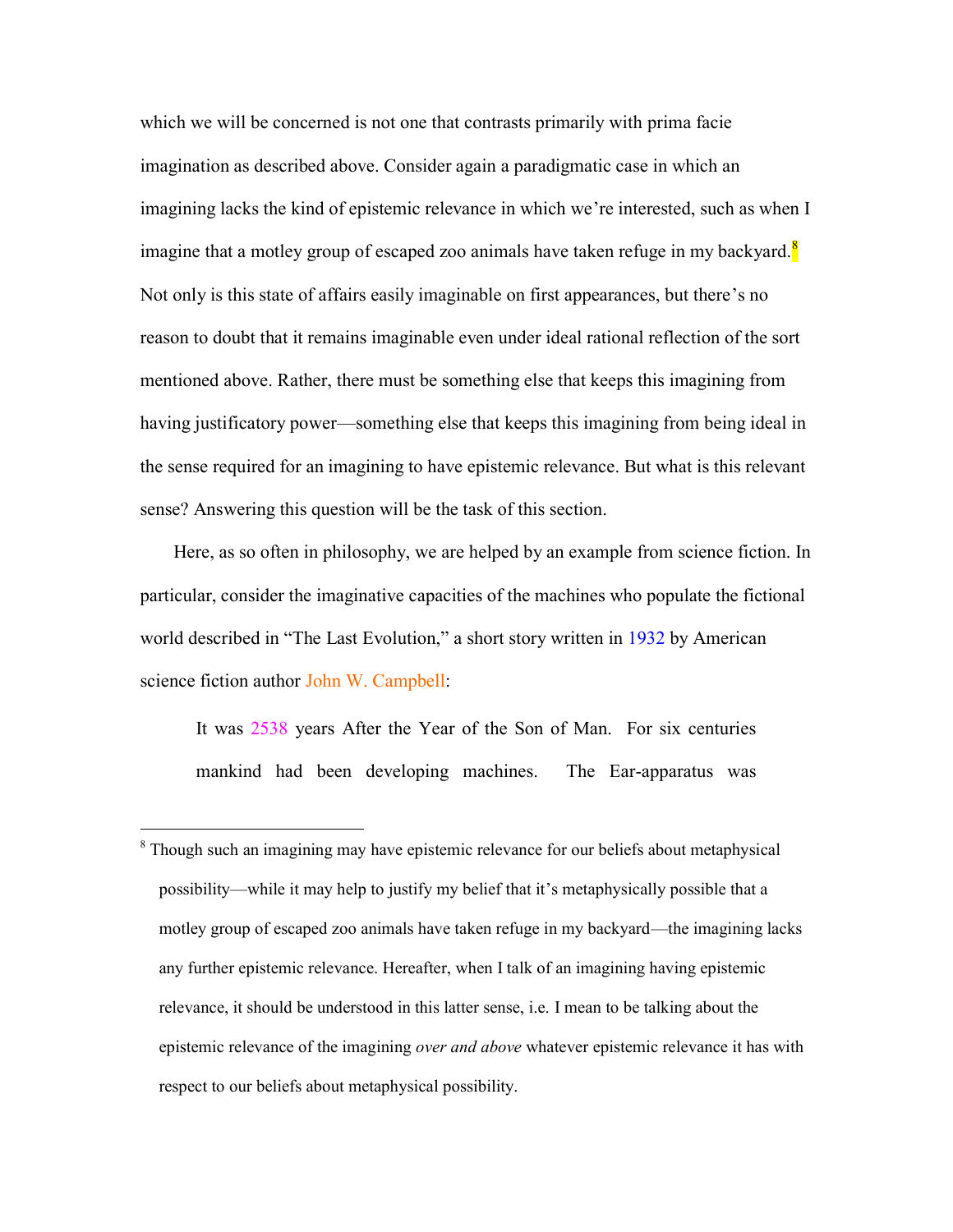discovered as early as seven hundred years before. The Eye came later, the Brain came much later. But by 2500, the machines had been developed to think, and act and work with perfect independence. Man lived on the products of the machine, and the machines lived to themselves very happily, and contentedly. ...

Machines—with their irrefutable logic, their cold preciseness of figures, their tireless, utterly exact observation, their absolute knowledge of mathematics—they could elaborate any idea, however simple its beginning, and reach the conclusion. From any three facts they even then could have built in mind all the Universe. Machines had imagination of the ideal sort. They had the ability to construct a necessary future result from a present fact. But Man had imagination of a different kind, theirs was the illogical, brilliant imagination that sees the future result vaguely, without knowing the why, nor the how, and imagination that outstrips the machine in its preciseness. Man might reach the conclusion more swiftly, but the machine always reached the conclusion eventually, and it was always the correct conclusion. By leaps and bounds man advanced. By steady, irresistible steps the machine marched forward.

Campbell's story depicts a future in which super-intelligent and powerful machines take care of all human needs. But for all their intelligence and power, and despite their artificial eyes and ears, the machines are said to lack the kind of imagination that enables humans to make progress "by leaps and bounds." Instead, the machines have imagination of a different sort—an imagination that Campbell himself describes as *ideal*. The ideal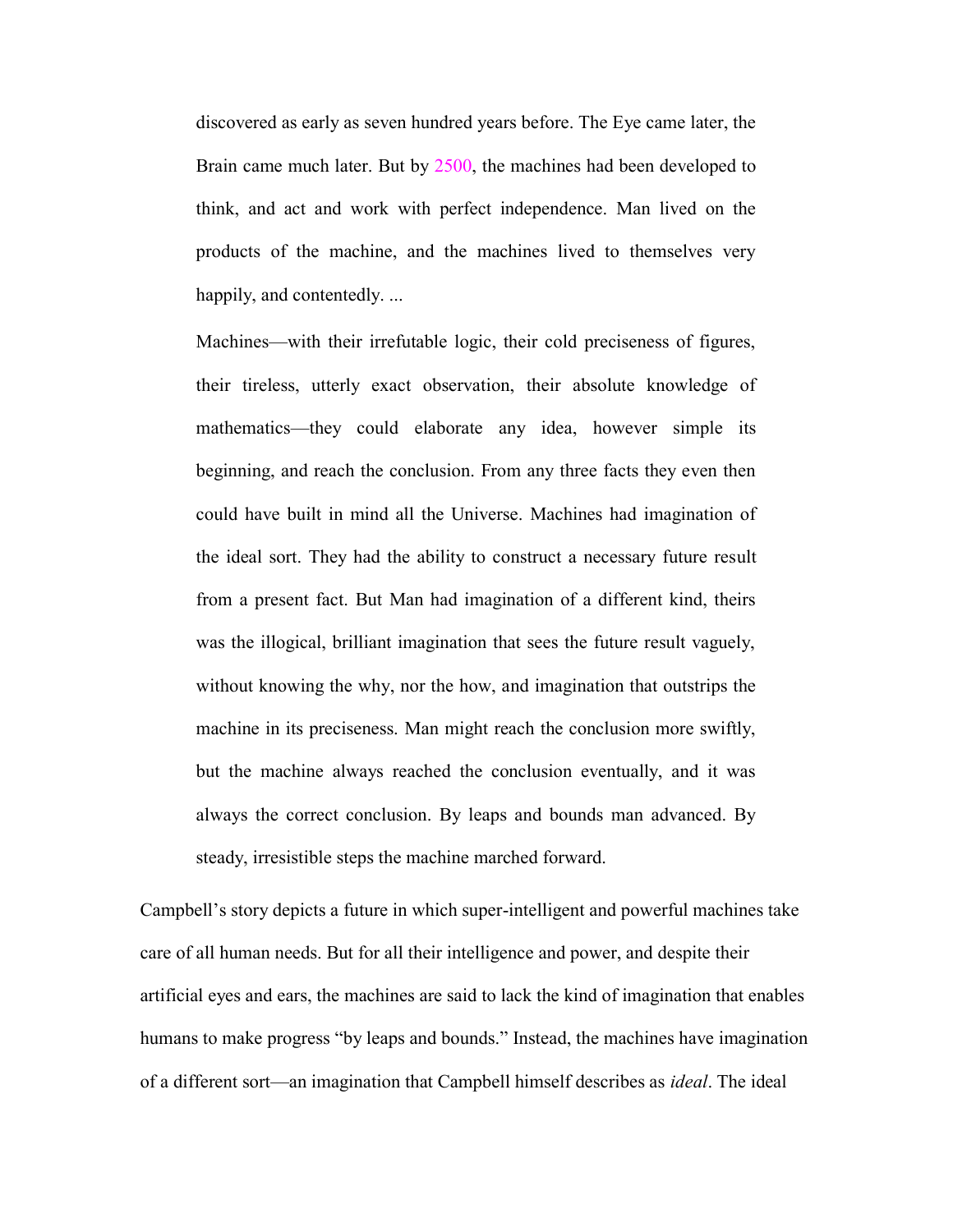imagination of the machines allows them to reach correct conclusions—not only conclusions concerning metaphysical possibilities, but also conclusions concerning contingent facts about the world. Indeed, it is through the exercise of their ideal imagination that the machines are able to figure out not only how to counter a devastating attack from an alien force but also how to transcend their material existence (the titular "last evolution" occurs when the machines evolve into beings composed of pure energy).

Obviously, the machines have considerably more "brain" power than the humans the mental capacities of even the significantly evolved twenty-sixth-century humans pale in comparison with the sheer computational power of the machines, who are described by Campbell as having the capacity to work with countless trillions of facts. And this immense computational power certainly contributes to the machines' imaginative capacities. But the computational power itself is not what's primarily important for Campbell's characterization of their imagination as ideal. Rather, what matters is how that computational power is put to work. Importantly, unlike the imagination of the humans, the machines' imagination is not *creative*. They do not imaginatively create a new reality completely disconnected from the current reality; rather, their imaginings are closely guided by reality as it is.

Consider, for example, how the machines employ imagination to stave off the impending alien attack that threatens earth and all its occupants. Here they are not concerned simply to figure out whether it is metaphysically possible that the attack will be thwarted if they take certain courses of events; they need to figure out which course of events will *actually* thwart the attack. Thus, it does not help them to imagine an alien force that is smaller, or less intelligent, or less powerful, than the actual army on its way.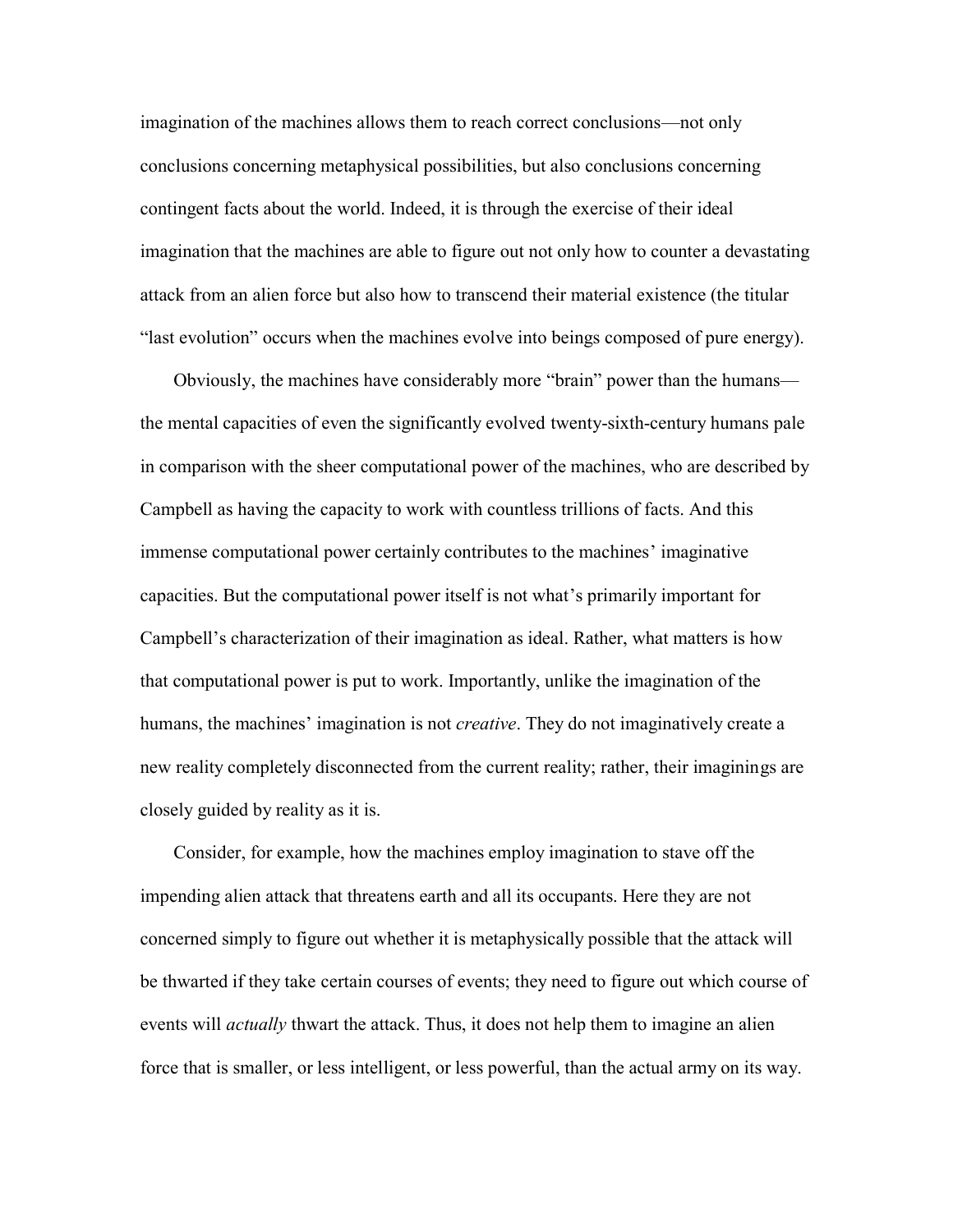It also does not help them to imagine their own existing defenses as more widespread or advanced than they actually are. They need to imagine the alien force as it actually is, and their own existing defenses as they actually are, and likewise for all other factors relevant to the impending attack. Of course, in attempting to determine whether a given course of action will thwart the attack, the machines can't imagine the world exactly as it is *in all respects*, since the implementation of that course of action would result in various changes to the world as it actually is. To figure out whether a given course of action will be successful, then, their imaginings must appropriately take such changes into account. For their imaginative exercises to teach them something about the world—that is, for their imaginings to have epistemic relevance—the machines aim to imagine exactly the changes required by the implementation of their plan *and no others*. <sup>9</sup> Because the machines are ideal imaginers, they can do this. Insofar as they are forced to depart from imagining reality as it is, their imaginings proceed by carefully controlled imaginative extrapolation.

<sup>&</sup>lt;sup>9</sup> This claim as stated is undoubtedly too strong, since it needs to be temporally modified. A change to the world as it is has a cascading effect through time—there will be all sorts of consequences of that change down the line—and it doesn't seem that they all have to be imagined for an imagination to have epistemic significance. The machines don't need imagine the effects their plan will have 50 years hence; they need to imagine the effects such a plan will have now (or at least, now-ish). Thus, the claim that they must imagine all and only the changes required by the implementation of their plan should be interpreted as something like: all and only the changes required by their plan *in an appropriate time frame*.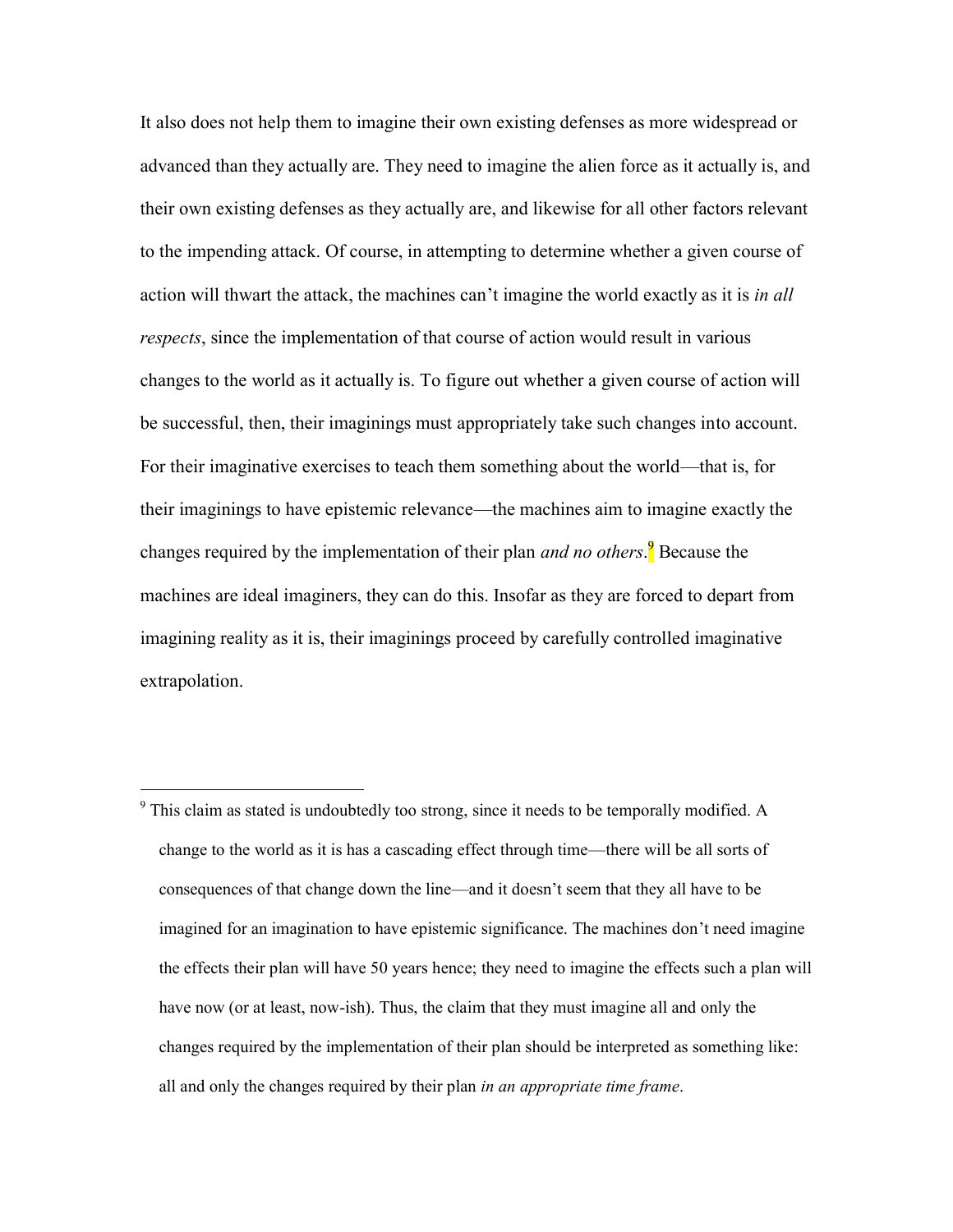We can thus tease out two features of the machines' imaginative process that make them ideal imaginers. First, their imaginings capture the world as it is. Second, when their imaginative projects do require them to imagine a change to the world as they believe it to be, they are guided by the logical consequences of that change. Each of these aspects can be thought of as a constraint on imagination, what we might respectively call *the reality constraint* and the *change constraint*. As I want to suggest, the epistemic relevance of the imagination is tied closely to these two constraints.

Interestingly, some reflections by Campbell on the very nature of science fiction help to support this general line of argument. In an essay that attempts to explain what science fiction is and how it is to be distinguished from related genres such as fantasy, Campbell suggested:

The major distinction between fantasy and science fiction is, simply, that science fiction uses one, or a very, very few new postulates, and develops the rigidly consistent logical consequences of these limited postulates. Fantasy makes its rules as it goes along … The basic nature of fantasy is "The only rule is, make up a new rule any time you need one!" The basic rule of science fiction is "Set up a basic proposition—then develop its consistent, logical consequences." (Campbell [1966\)](Introduction.#Ref2)

Our imagination often works analogously to the way that Campbell describes the genre of fantasy as working—completely without constraint. But ideal imagination works analogously to the way that Campbell describes the genre of science fiction as working. In light of this description, it is perhaps unsurprising that it is often thought that we can learn something interesting about our world from reading science fiction that we can't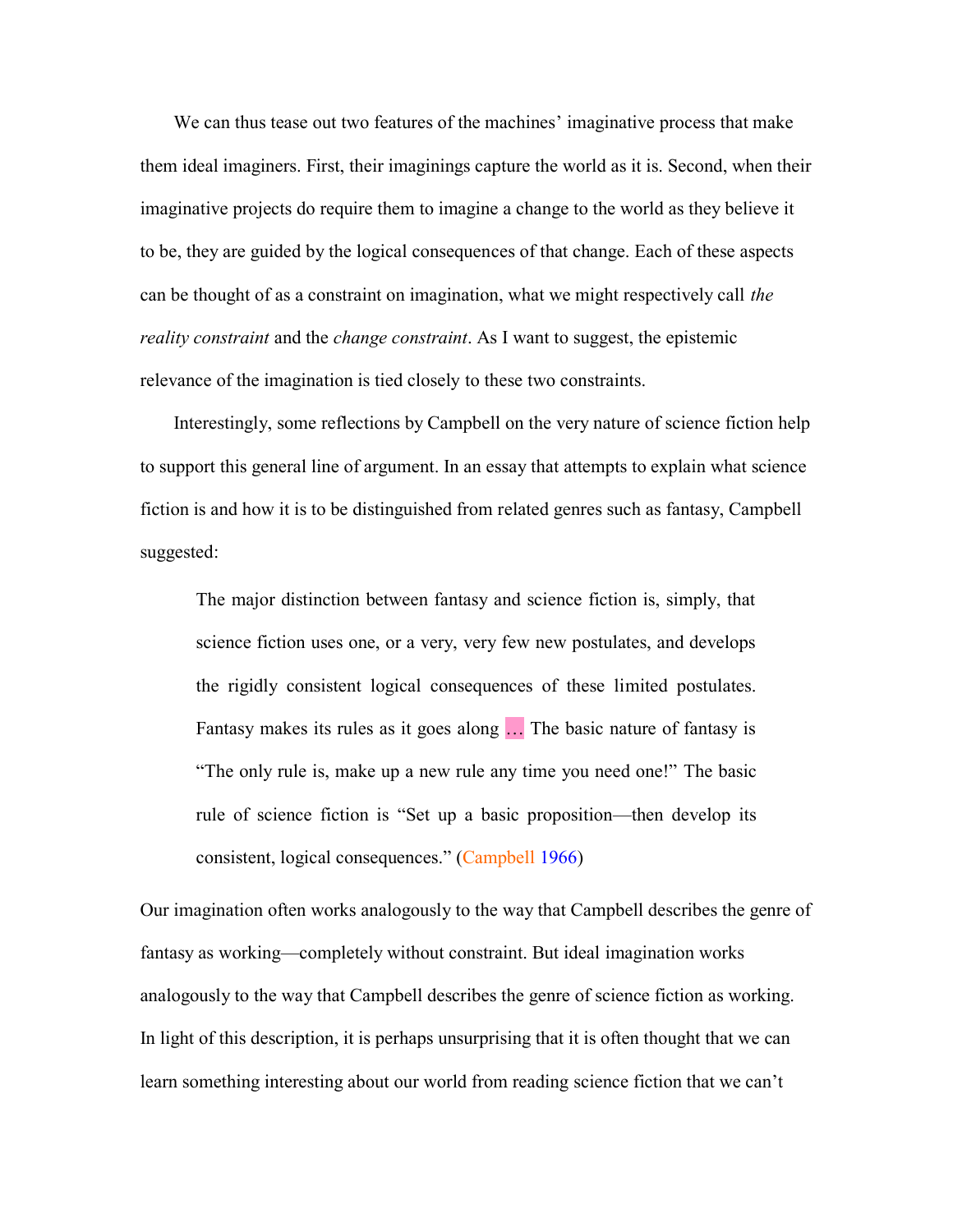from reading fantasy. Likewise, we can learn something interesting about our world when we engage in ideal imagination—when our imagination is governed by the reality and change constraints—that we can't learn from our more ordinary imaginings.

In order to better understand these two constraints, it might first be helpful to note why they are differentiated from one another. Let's consider two different ways in which a machine might malfunction. First, an intermittent glitch in its storage mechanism might cause it to add an extra zero when adding numerical information to its factual database; for example, the computer might represent that there are 500 missiles in a particular defense facility when there are really only 50. Second, an intermittent glitch in its processor might result in faulty inferences; for example, having determined that certain upgrades to existing defensive shields will double their strength, the computer might conclude that upgrading a shield that could previously withstand two missile blasts will enable it now to withstand ten missile blasts. While the first machine's imaginings are not governed by the reality constraint, there is no reason to suppose that they violate the change constraint. In contrast, while the second machine's imaginings are not governed by the change constraint, there is no reason to suppose that they violate the reality constraint.

Having differentiated the two constraints in this way, however, it may be tempting to see them as operating sequentially; in particular, it may be tempting to think of the reality constraint as operating *prior* to the change constraint. But to my mind this would be a mistake. Granted, it's quite natural to think of an ideal imagining as involving three distinct steps: (1) We imagine the world (or some part of it) as it is; (2) we make one or some targeted changes as governed by our overall imaginative project; (3) we adjust our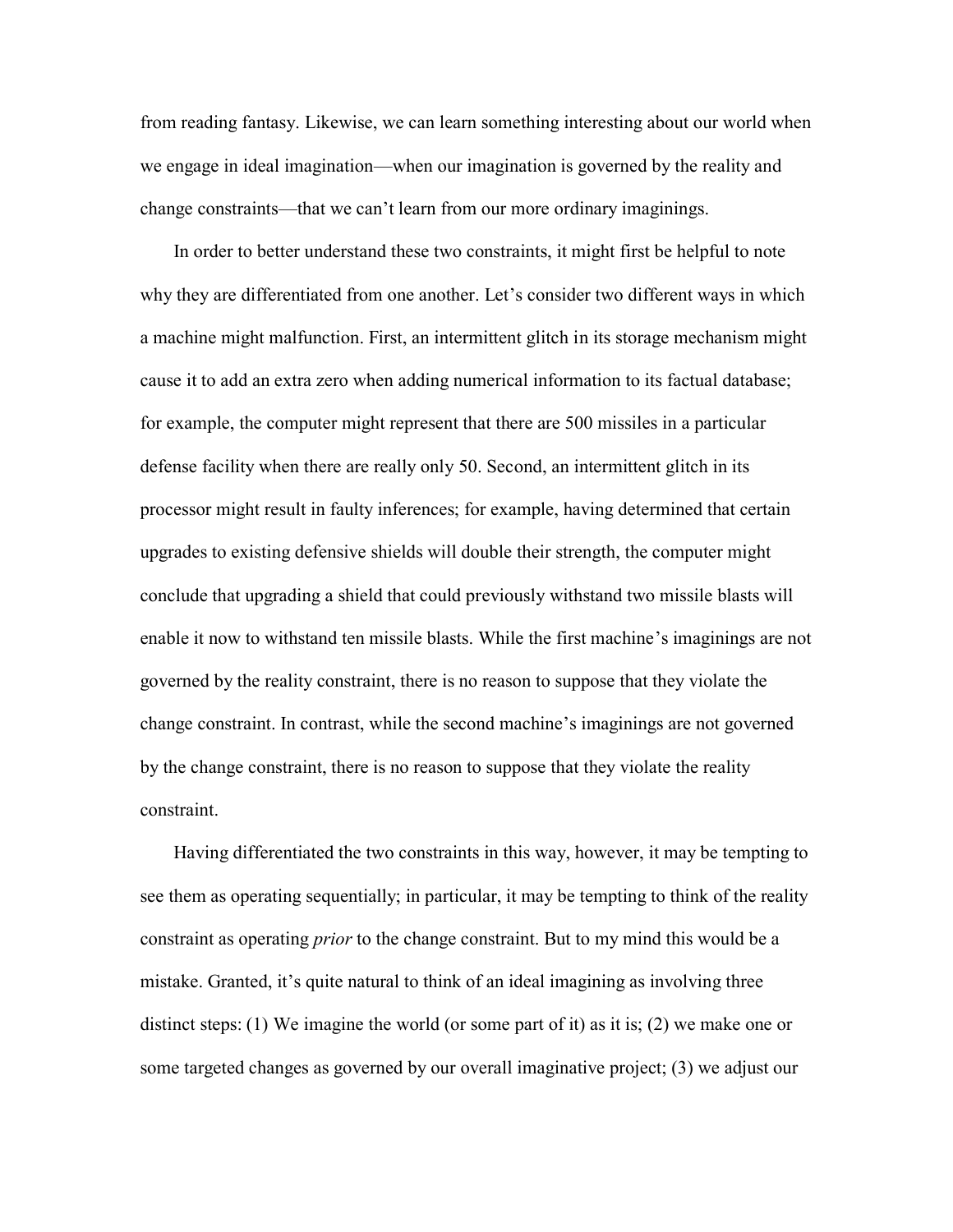imagining appropriately in light of all and only the consequences of the changes made. But the respect in which these steps are distinct from one another is merely a *conceptual* one and not a *temporal* one. Certainly steps (1) and (2) can occur at once, and it may be that part of doing  $(2)$  is doing  $(3)$ —making the relevant adjustments, that is, might well be part and parcel of what it is to imagine some change to the world as it is. All three steps might thus be achieved simultaneously as the imagining is developed. Likewise, then, the reality and change constraints should not be seen as operating one before the other. Rather, they work closely in tandem with one another as the imagining unfolds.

Though Campbell's story suggests that these constraints govern the machines' ideal imagination, and thereby enable the machines to learn about the world via imagination, we might wonder whether such constraints are necessary for our imaginings to have epistemic significance.<sup>10</sup> Consider first the reality constraint. Must imaginings represent the world, or some relevant subset of it, *exactly as it is* in order to have the sort of epistemic significance that interests us? Here it seems clear that the answer is no. Though the machines cannot learn whether a proposed defense system will be effective against the alien attack if they imagine fewer aliens than there actually are, they might well be able to learn this if they imagine more aliens than there actually are. A defense system that's effective against two million aliens will also be effective against one million aliens. In fact, the machines might deliberately want to overestimate the strength of the attacking army to give themselves some room for error. Other kinds of examples make the same point. When imagining whether the stroller I just bought will easily fit in the trunk of a car I'm looking at on the showroom floor, it doesn't matter if I mistakenly imagine the

<sup>&</sup>lt;sup>10</sup> I am grateful to Tyler Doggett for pushing me on this issue.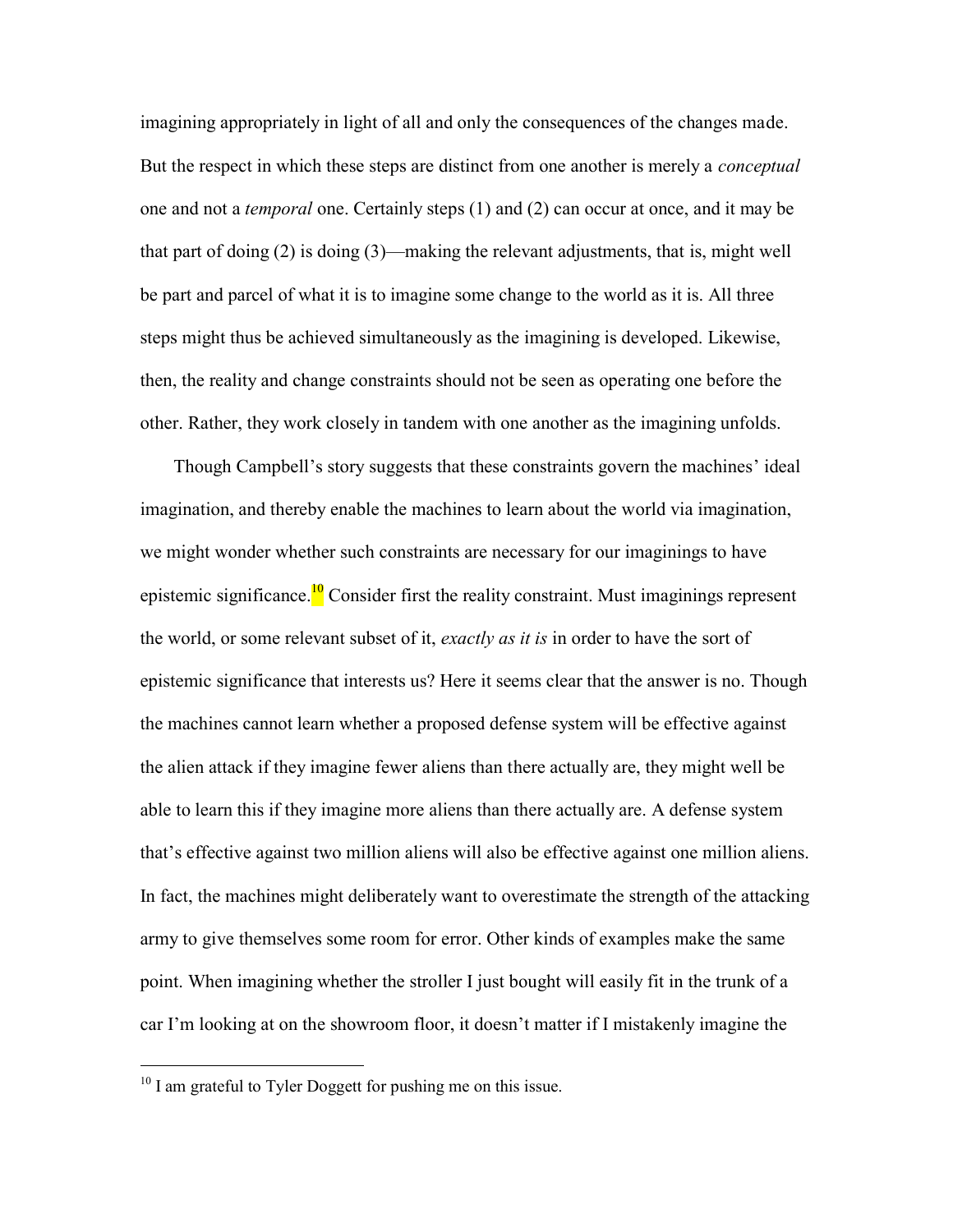stroller as green rather than yellow; it also doesn't matter if I mistakenly imagine that the stroller was made in the United States rather than in China.

Next consider the change constraint. In our discussion of the machines' ideal imagination above, I noted that they tested their proposed plan in imagination by imagining all and only the changes to the world that its implementation would cause. But must all imaginings proceed this way in order to have the sort of epistemic significance that interests us? Suppose that once again to provide themselves with some room for error the machines were to deliberately underestimate how much additional protection would be provided by a proposed upgrade to their defensive shields; they imagine a lesser change than would occur were their plan to be implemented. Here too it seems that they could learn from their imagining. Thus, like the reality constraint, the change constraint also does not appear to be necessary for an imagining to have epistemic significance.

Perhaps it would be possible to reformulate the reality and change constraints so that they would serve as necessary conditions for an imagining to have epistemic relevance. Rather than requiring that the world be imagined as it is, for example, we might say that the world be imagined as it is *in all relevant respects*; rather than requiring that an imagining be constrained by all the consequences of the change imagined, we might say that it be constrained by all and only the *relevant* consequences of the change imagined. The plausibility of these reformulations would then hinge on how we cash out the notion of relevance.

But while I am optimistic about the prospect of coming up with an appropriate reformulation along these lines, I will not attempt to do so here. Rather, for the purposes of this discussion I'd suggest that we think of the reality and change constraints as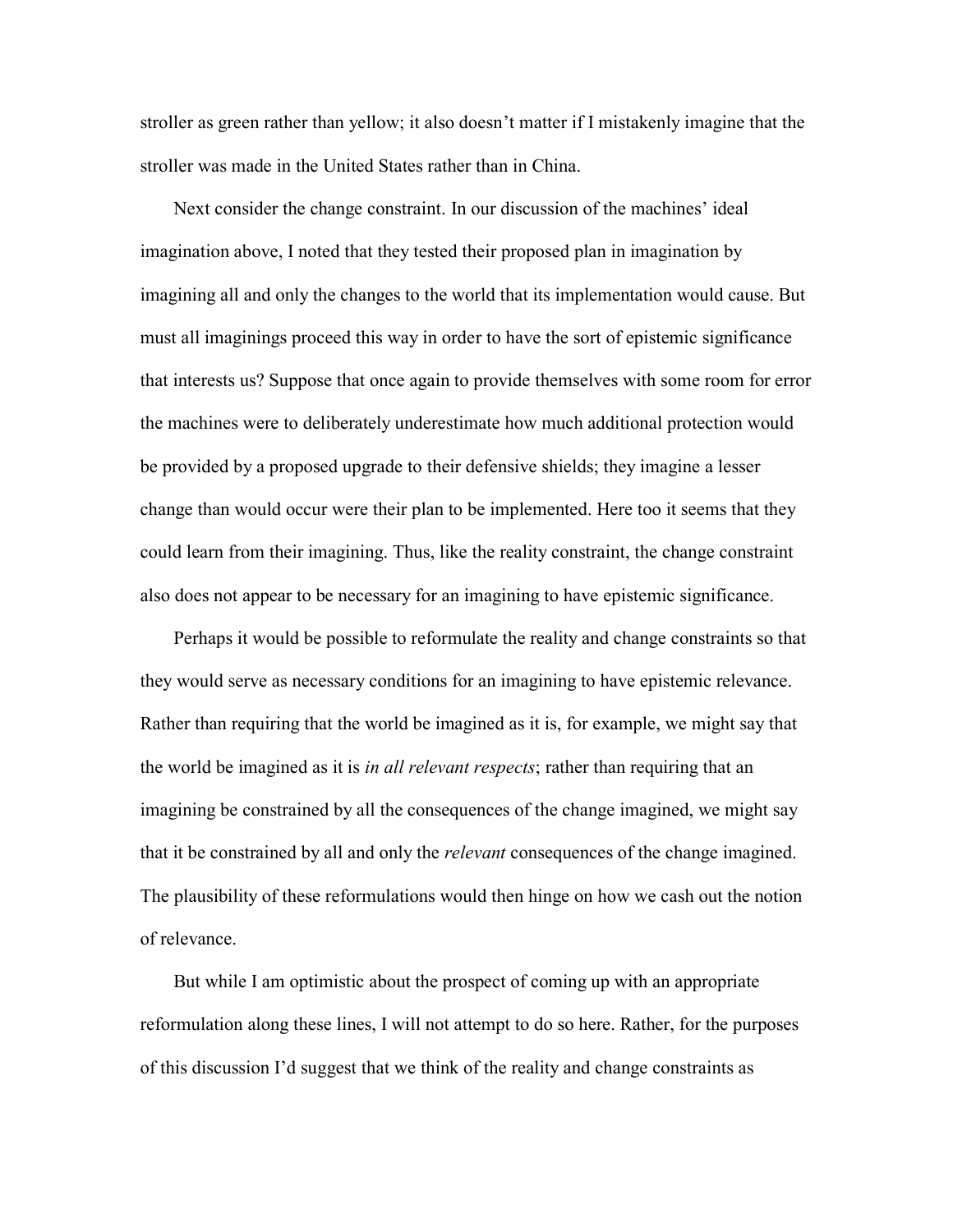*aspirational* in nature. Some imaginings will come closer to meeting them than others. The closer we come to meeting these constraints—the closer we come to being ideal imaginers—the more likely we will be able to learn from our imaginings. In aiming to learn from our imaginings, we should thus aspire to meet them.

Here an analogy to perception might help. Though ideal perception requires that our perceptions represent the world exactly as it is—that they meet a reality constraint for perception—we can still learn about reality from many perceptions that fall short of the ideal. As a result of my aging eyes and a habit of misplacing my reading glasses, the words on the front page of the newspaper often look blurry to me as I'm reading it over breakfast. Since the words are not actually blurry, my perceptions misrepresent the world. But, despite the blurriness, I can still learn from them what today's *Los Angeles Times* headlines are. Likewise, though ideal imagination requires that our imaginings satisfy the reality and change constraints, we can still learn from imaginings that fall short of this ideal.<sup>11</sup>

# **3. An Important Worry: We Are Not Machines**

Given the two constraints required for ideal imagination, it shouldn't be surprising that machines would be particularly good at it. Machines, after all, are particularly good at following out logical consequences—that is, they are particularly good at abiding by the change constraint. Moreover, because of their immense storage capacity, it seems plausible that machines might well be able to have a sufficiently complete sense of the

 $11$  I will return to an analogy to perception in Section 4.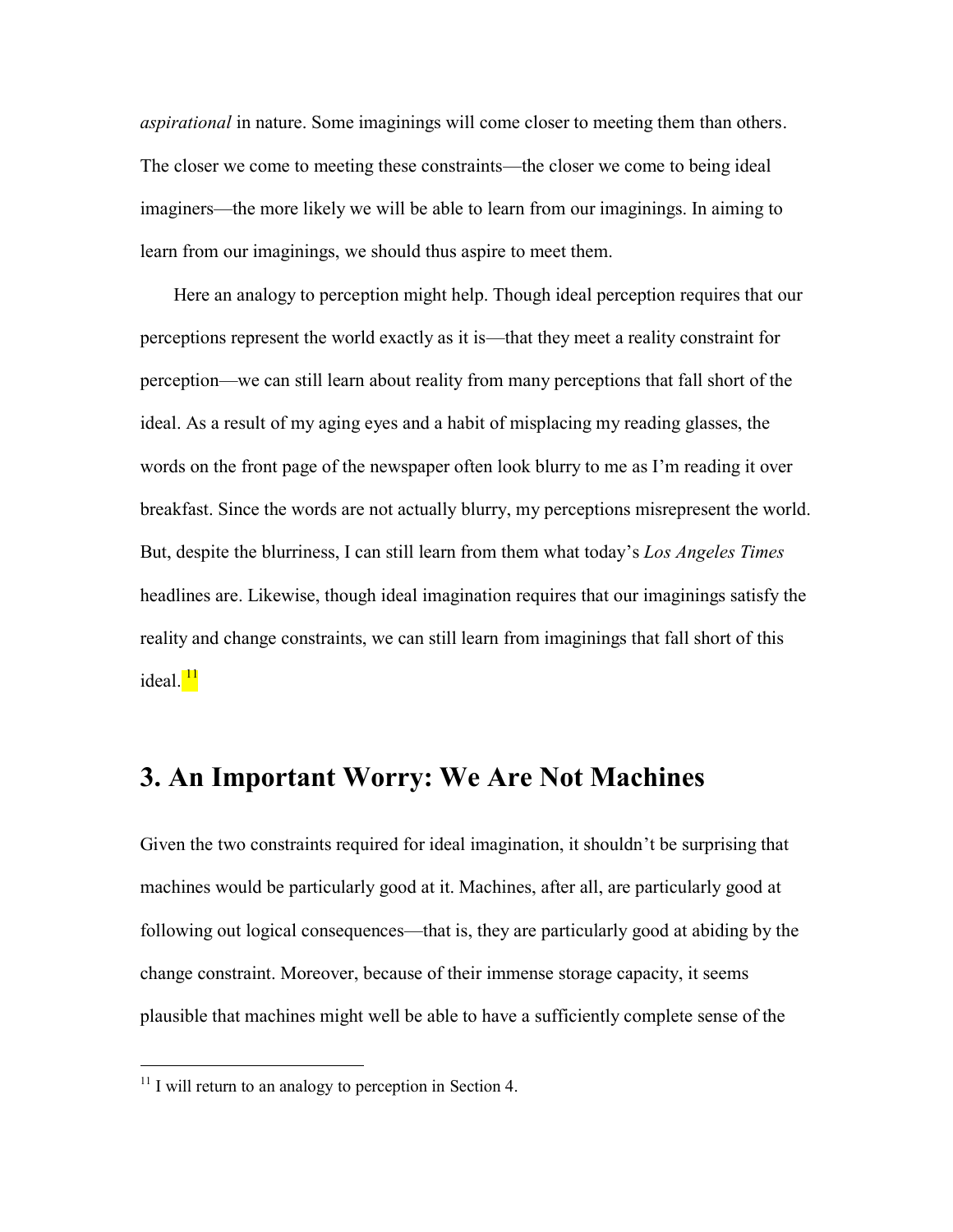world as it is, or at least a relevant subset of it, to meet the reality constraint. But these brief reflections suggest something troubling about the notion of ideal imagination. If we define ideal imagination in terms of what machines can do, then it begins to look as if we humans will inevitably fall short—and in fact, that we will fall so far short that we won't be able to learn from our imaginings at all.

In responding to this worry, it's worth first getting clear on exactly what it entails. Most importantly, it fails to lend support to the proposition that the imagination lacks epistemic relevance. Suppose for a moment that it were true that the cognitive limitations of humans prevent us from being ideal imaginers. Even so, my discussion of ideal imagination would still help to show why the imagination does not *in principle* lack epistemic significance—that is, it is not something about the nature of imagination that renders it incapable of giving us knowledge about the world. Compare hoping, for example. There's no way even in principle to constrain hoping so that it would have epistemic relevance. No matter how constrained hoping is, if it is really a case of *hoping*, it is not something from which we can learn anything about the world. The imagination is different. While the nature of hoping is inconsistent with its having epistemic relevance, our discussion of ideal imagination reveals that the nature of imagining is not inconsistent with its having epistemic relevance. And this remains true even if it turns out that the limitations of humans are such that none of our imaginings meets (or comes close to meeting) the ideal—and thus that, in practice even if not in principle, none of our imaginings has any epistemic relevance.

That said, this would certainly be a disappointing result. Fortunately, however, I think we can avoid it by confronting the worry more directly. In short, my response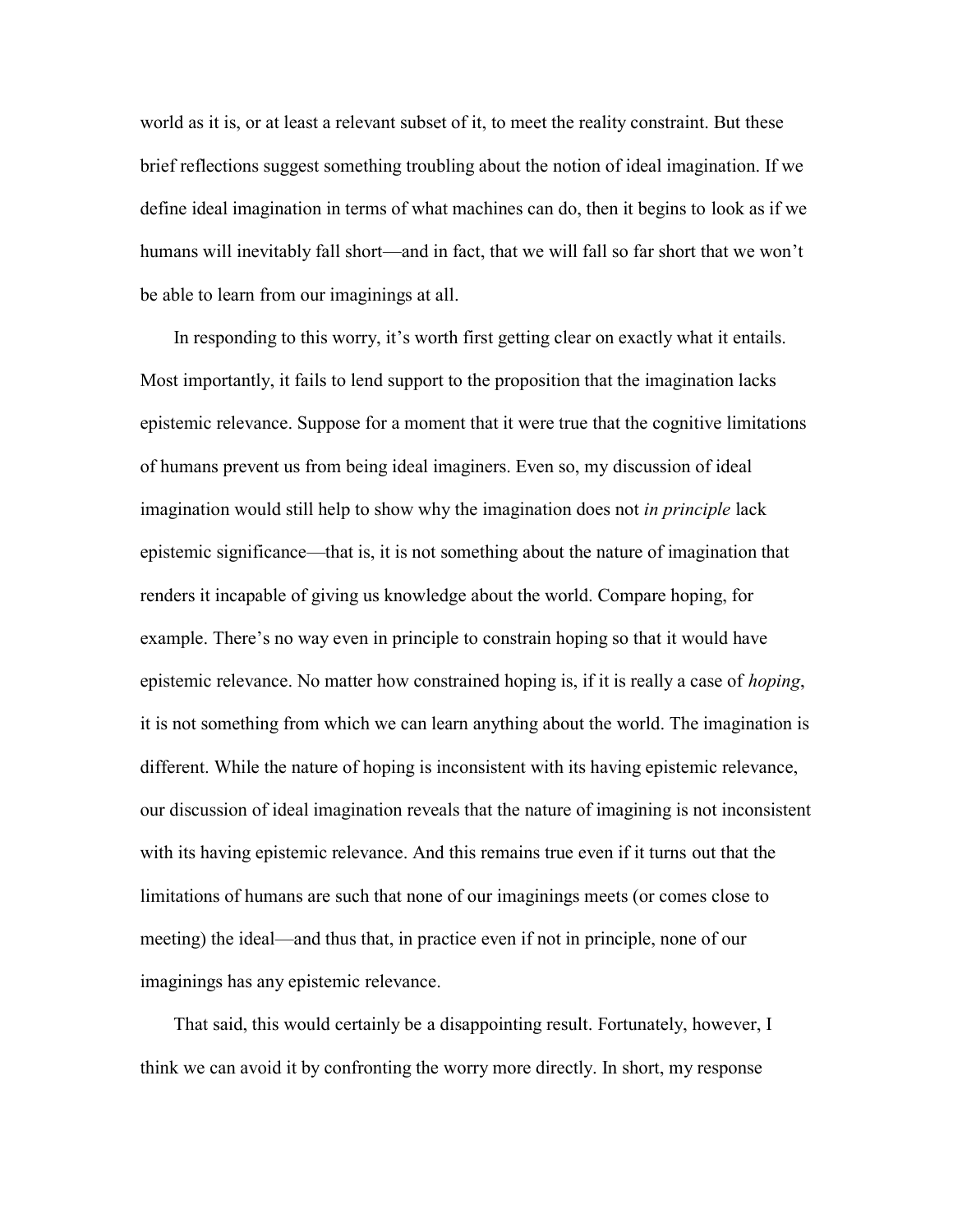consists of two key claims. First, I think that we're often better imaginers than the worry above gives us credit for. But second, I want to claim that even when we do fall short of the capabilities of Campbell's machines, we can still come close enough to the ideal for our imaginings to have epistemic significance.

In fact, many people are very, very good at imagining—and, in particular, at imagining under constraints. Consider two such relatively well-known people: the inventor Nikola Tesla and the animal scientist Temple Grandin. Tesla, who is perhaps best known for developing the alternating current technology in widespread use around the world today, was also responsible for the invention of high-voltage electrical coils, long-distance electrical transmissions lines, hydroelectric generators, bladeless turbine engines, X-ray tubes, and various radio-controlled devices. Of interest to us, however, are not his inventions themselves but rather the creative process underlying their development—a creative process that owed to Tesla's remarkable powers of visualization. As Tesla himself described it, he could perfectly picture his inventions in advance of their creation:

Before I put a sketch on paper, the whole idea is worked out mentally. In my mind, I change the construction, make improvements, and even operate the device. Without ever having drawn a sketch, I can give the measurement of all parts to workmen, and when completed these parts will fit, just as certainly as though I had made accurate drawings. (Tesla [1921\)](Making#Ref12)

Also according to Tesla, his method was flawless:

The inventions I have conceived in this way, have always worked. In thirty years there has not been a single exception. My first electric motor,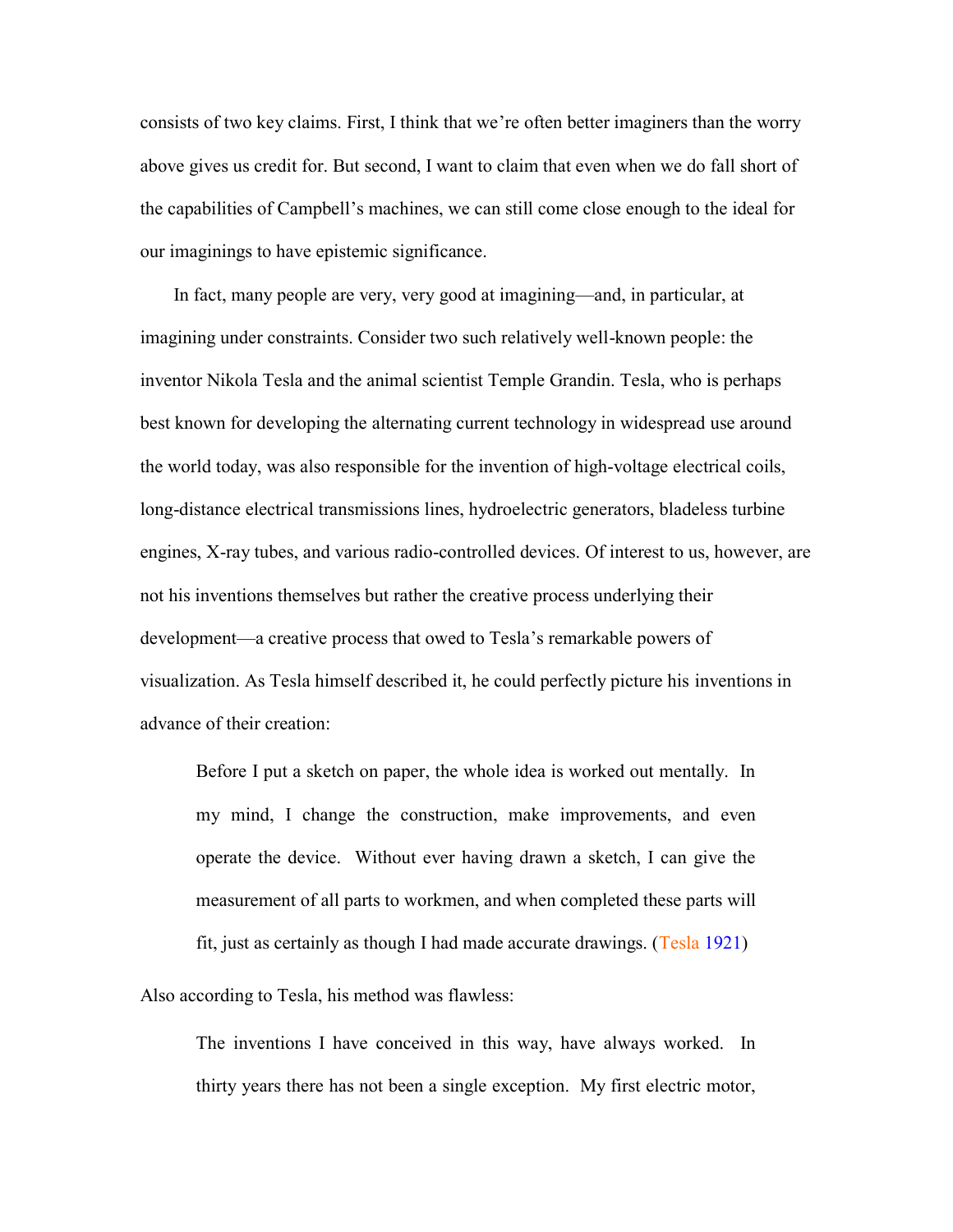the vacuum tube wireless light, my turbine engine, and many other devices have all been developed in exactly the same way. (Tesla [1921\)](Making#Ref12)

Although Grandin's inventions are perhaps not as well-known as Tesla's, over the past several decades, she has significantly improved the welfare of animals throughout the world by revolutionizing the design of livestock-handling facilities. Approximately half of the cattle in North American meat plants are now handled in systems that she designed. Grandin's description of her own creative process sounds remarkably like Tesla's: "Visual thinking has enabled me to build entire systems in my imagination" (Grandin [1995,](#page-26-4) p. 19).<sup>12</sup> As she also notes, "in my work, before I attempt any construction, I test-run the equipment in my imagination. I visualize my designs being used in every possible situation, with different sizes and breeds of cattle and in different weather conditions. Doing this enables me to correct mistakes prior to construction" (Grandin [1995,](#page-26-4) pp. 20–1).

One of Grandin's early design successes came in 1978 when she developed an innovative dip vat design for a cattle-handling facility in Arizona. A dip vat, which is filled with pesticide to rid animals of parasites, is a long narrow pool-like structure in which cattle are completely immersed while proceeding through it single file. Prior to Grandin's designs, cows would often panic both when approaching the dip vat and when exiting it. By taking a "cow's eye view" of the situation, Grandin diagnosed the problems with the existing structures and was able to create an alternative in which the cows would calmly enter and exit the equipment voluntarily, without any use of force. Her design process, however, took place entirely in her mind: "I started running three-dimensional

<sup>&</sup>lt;sup>12</sup> Interestingly, Grandin explicitly compares herself to Tesla. See Grandin [\(1995,](#page-26-4) p. 26).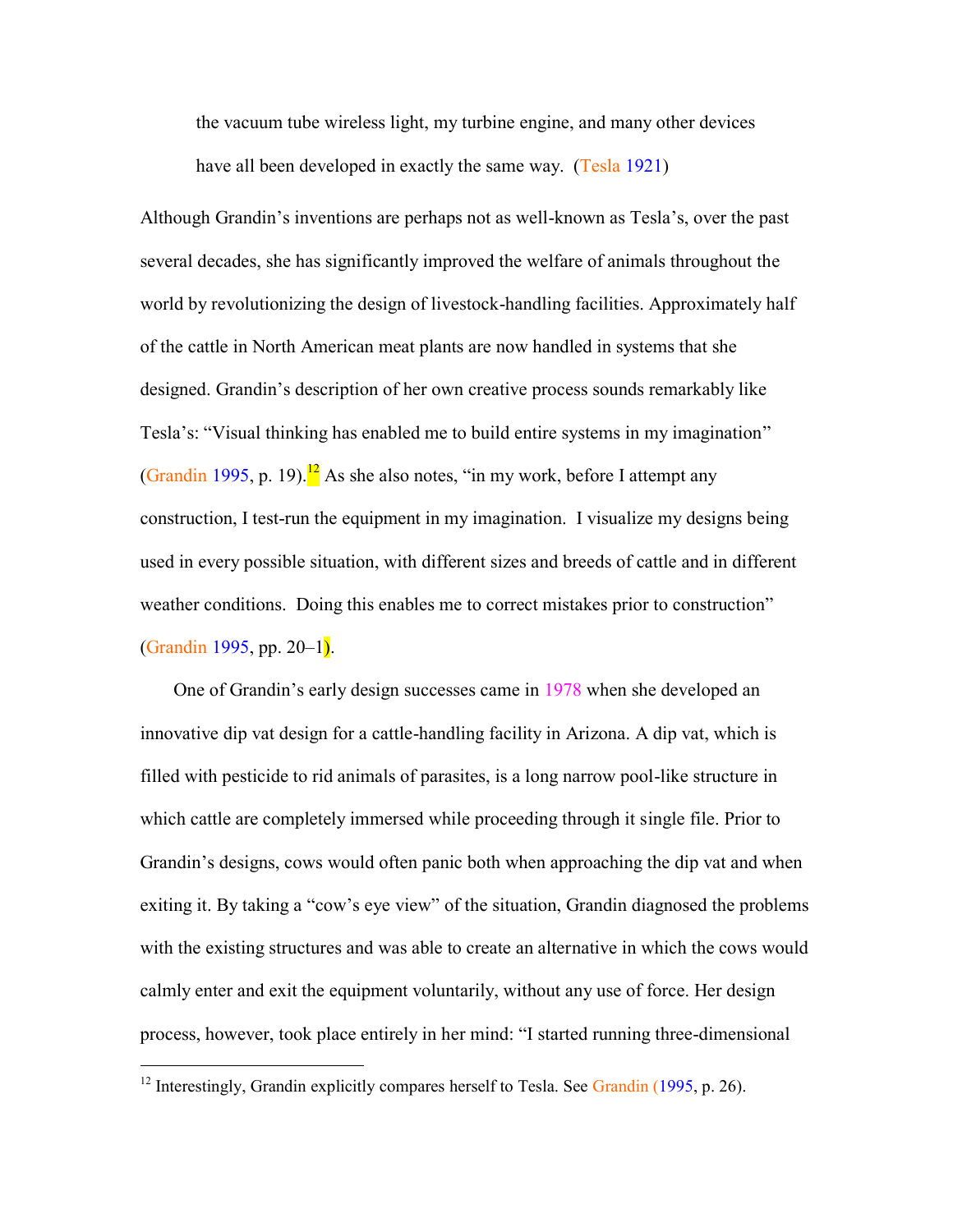visual simulations in my imagination. I experimented with different entrance designs and made the cattle walk through them in my imagination. These images merged to form the final design." (Grandin [1995,](#page-26-4) p. 23)

When considering these first-personal accounts of Tesla's and Grandin's use of visualizations—and here I have included only a few key excerpts—it's hard not to see the imaginings they describe as eerily machine-like. Like the machines of Campbell's "The Last Evolution," Tesla and Grandin each have the ability to abide by the reality and change constraints we discussed above. When coupled with an incredible knowledge base—itself also machine-like—about the relevant domain, each of these individuals was able to engage in imaginings from which they learned something about the world. (Grandin, for example, discovered via imagination what dip vat design was most compatible with the temperament of cows.) Contrary to the worry under discussion then, at least some humans seem capable of the ideal imagination enjoyed by the machines.

Clearly Tesla and Grandin have extraordinarily well developed powers of imagination, so much so that their abilities will likely seem far out of reach to those of us whose powers are more mundane. For this reason, the worry that we've been grappling with in this section might still seem to have bite. Perhaps there are a few rare cases where humans can achieve machine-like ideal imagination, but if these cases are so few and far between, and if the rest of us can't even come close, then the imagination won't have much epistemic significance after all. But why should we think such cases are so few and far between? Why should we think that the rest of us can't even come close? Here it will be helpful to recall the examples we saw above in which it seemed plausible that an act of imagination could provide an imaginer with reason for beliefs. A prospective parent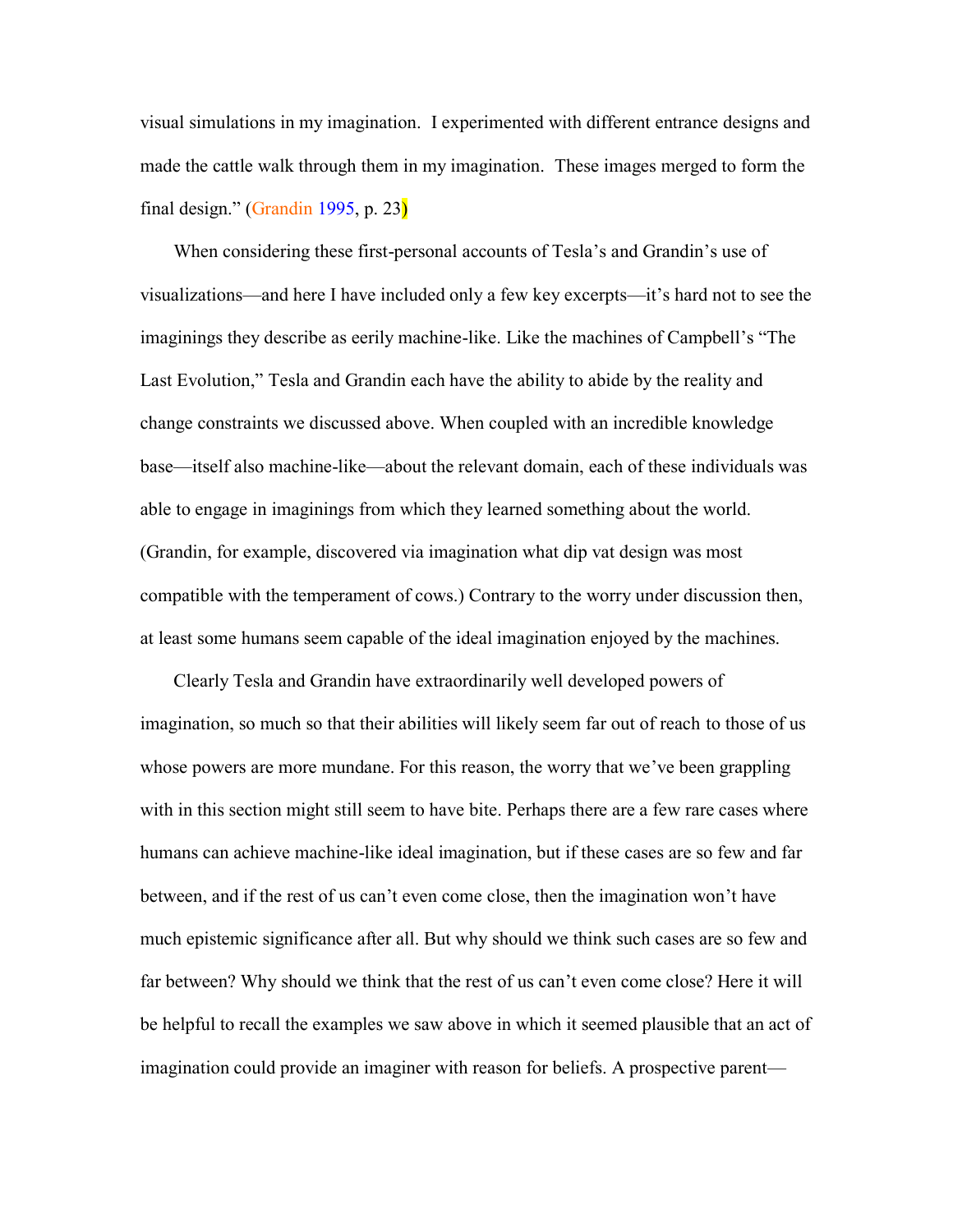call her Imogen—might engage in various imaginings in an effort to figure out whether she is ready to have children, or what kind of car to buy, or where to put the crib. If she wants these imaginings to be epistemically useful to her, it seems natural that she will deliberately attempt to line them up with her conception of the world. These aren't mere daydreams, but rather are controlled—that is, *constrained*—imaginings. For example, when she imagines the crib against the various walls of the room that will become the nursery, her imagining is constrained by the actual size of the room, the actual size of the crib, the placement of the windows and doors in the room, and so on. Will the door still comfortably open if the crib is placed against the west wall? This can best be determined if both the reality and the change constraints are met—if she imagines the room as it actually is, but suitably adjusted for the insertion of the crib. Likewise, when she imagines a car seat in the back of a two-door sports car, her imagining is constrained by factors such as the size of the car, the size of the infant seat, and the angle of the front seat as it's tilted forward. With the front seat tilted forward and a car seat in back, will there be enough room for a parent to reach in and strap in an infant? Again, this can best be determined if the reality and change constraints are met—if she imagines the car as it actually is, but suitably adjusted for the insertion of a car seat.

Granted, there may be some folks who can't even do what Imogen does, let alone what Tesla and Grandin do. The only way for such a person to determine whether the car seat really fits in the back of the sports car would be to test it out with an actual car seat and an actual car. But many of us can make these determinations without actually trying it out—we can learn something via an imaginative test rather than an empirical test.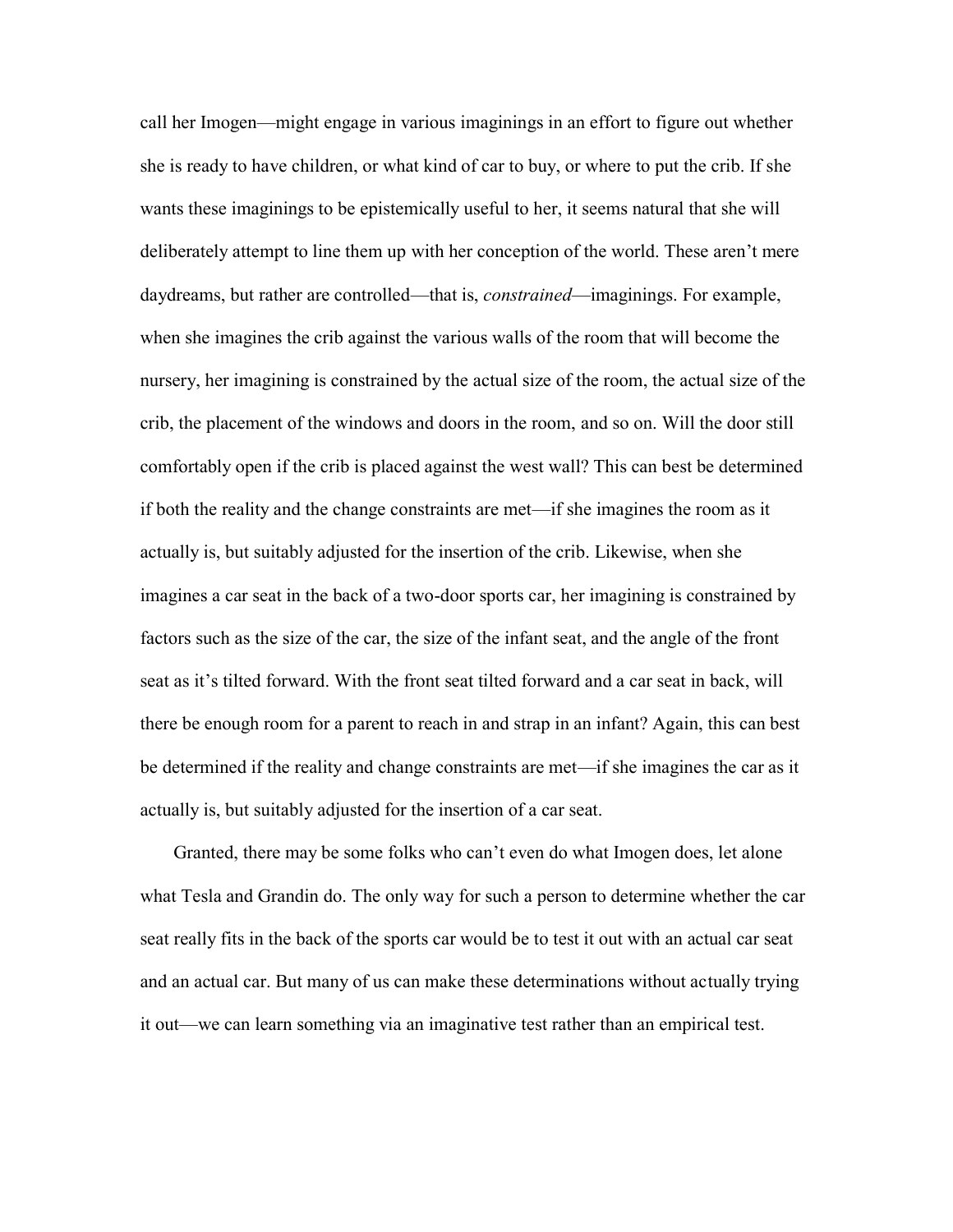How do we do this? We are not machines, and most of us are not even Tesla and Grandin. We're not as good as the machines in setting the relevant constraints, and it doesn't seem that we're as good as the machines in abiding by them once they are set. But in many cases—and which cases these are will vary from person to person—we do seem to be able to be good enough. In part this is because the sorts of imaginative projects in which we're involved will be considerably less fine-grained than the projects undertaken by the machines. Considerably less precision is required for us to successfully imagine many of the kinds of things that we imagine. In part this is also because the sorts of imaginative projects in which we're involved will be considerably less complicated than the projects undertaken by the machines. In many cases, considerably fewer variables are in play. Thus, even though it seems true that we will typically fall short of the machines, that we can't match their capabilities, we can nonetheless approximate their capacity—and in many cases, that will be enough.

# **4. Another Important Worry: We Don't Know What We're Doing**

Though I hope that the reflections of the previous section have laid to rest the worry that the capacity for ideal imagination is so far beyond our reach that we can't learn from our imaginings, there is a related worry in the vicinity. Perhaps some of our imaginings will be ideal (or close enough), but how can we tell? If we can't, then doesn't this limit the epistemic significance of the imagination?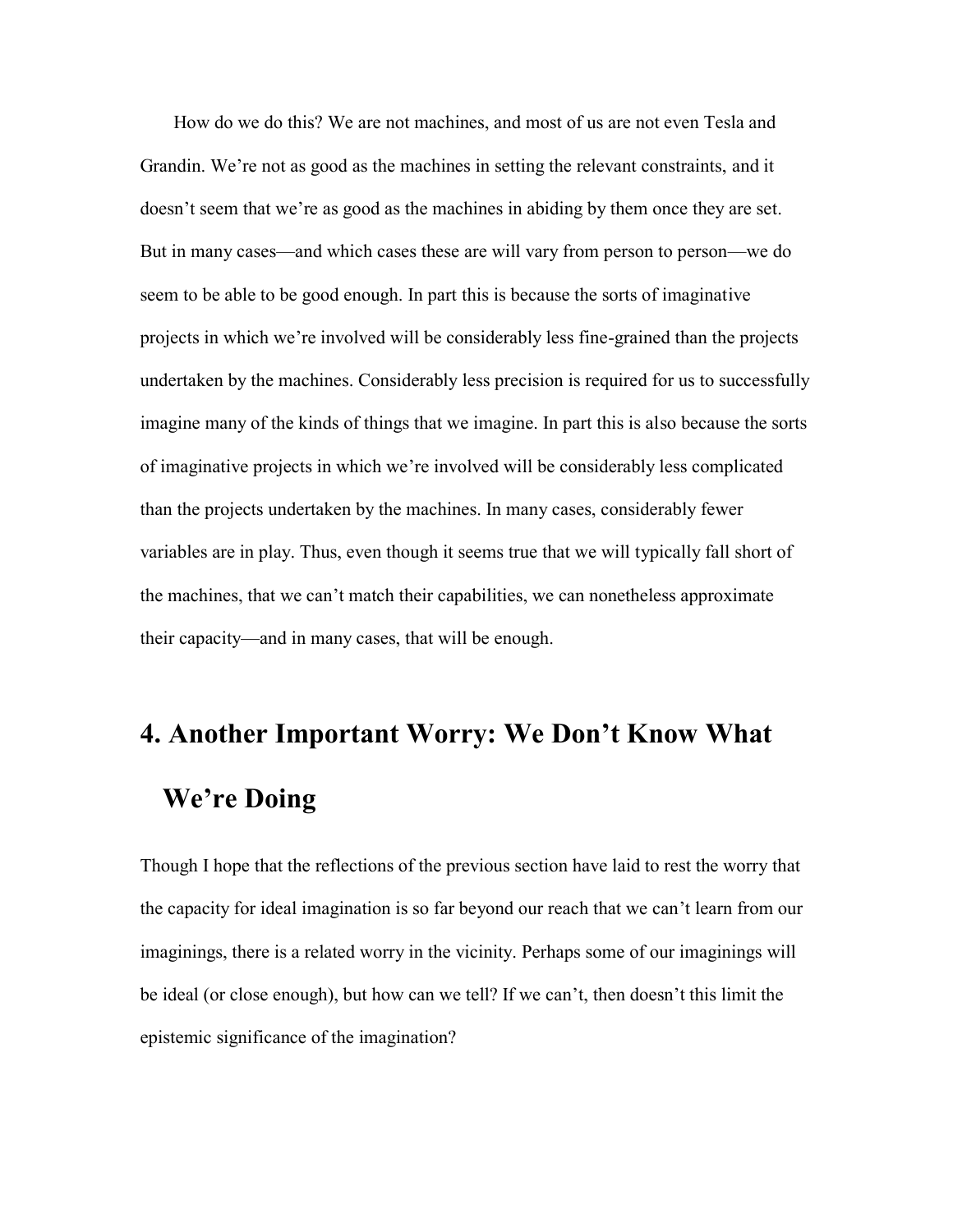To flesh out this worry, let's return to Imogen. We assumed that she was a pretty good imaginer—not as good as Tesla and Grandin, perhaps, but good enough that she could plausibly count as approximating the ideal for the limited sorts of imaginings she was engaging in. But what if she's not? Blinded by her love of sports cars, her imagining might wildly misrepresent the car's interior size—almost as if it had been magically transformed by one of Hermione Granger's Undetectable Extension Charms. (When an object is transformed by such a charm, it is made bigger on the inside without being made bigger on the outside; what appears to be a small handbag, for example, becomes capable of holding numerous textbooks, clothes, a tent, and even a sword.) An imagining that misrepresents in this way is not appropriately constrained—it is no longer even coming close to operating under the constraint of reality—and it is precisely this lack of constraint that robs the imagining of its epistemic usefulness. An imagining that wildly exaggerates the size of a car's interior cannot teach Imogen anything about whether an infant seat fits in the car's backseat.

What might seem troubling, however, is that Imogen might very well have difficulty determining whether she has violated the constraint of reality. She might be convinced even reasonably so—that she has represented the car's interior correctly when she has not. Perhaps the machines can run self-diagnostics to ensure that they are operating within standard parameters, but we cannot. In general, we can't be completely confident about whether we have abided by the constraints of reality and change. But if we can't determine this, if (to put it bluntly) we typically don't know what we're doing, this might well seem to undercut the epistemic significance of the imagination.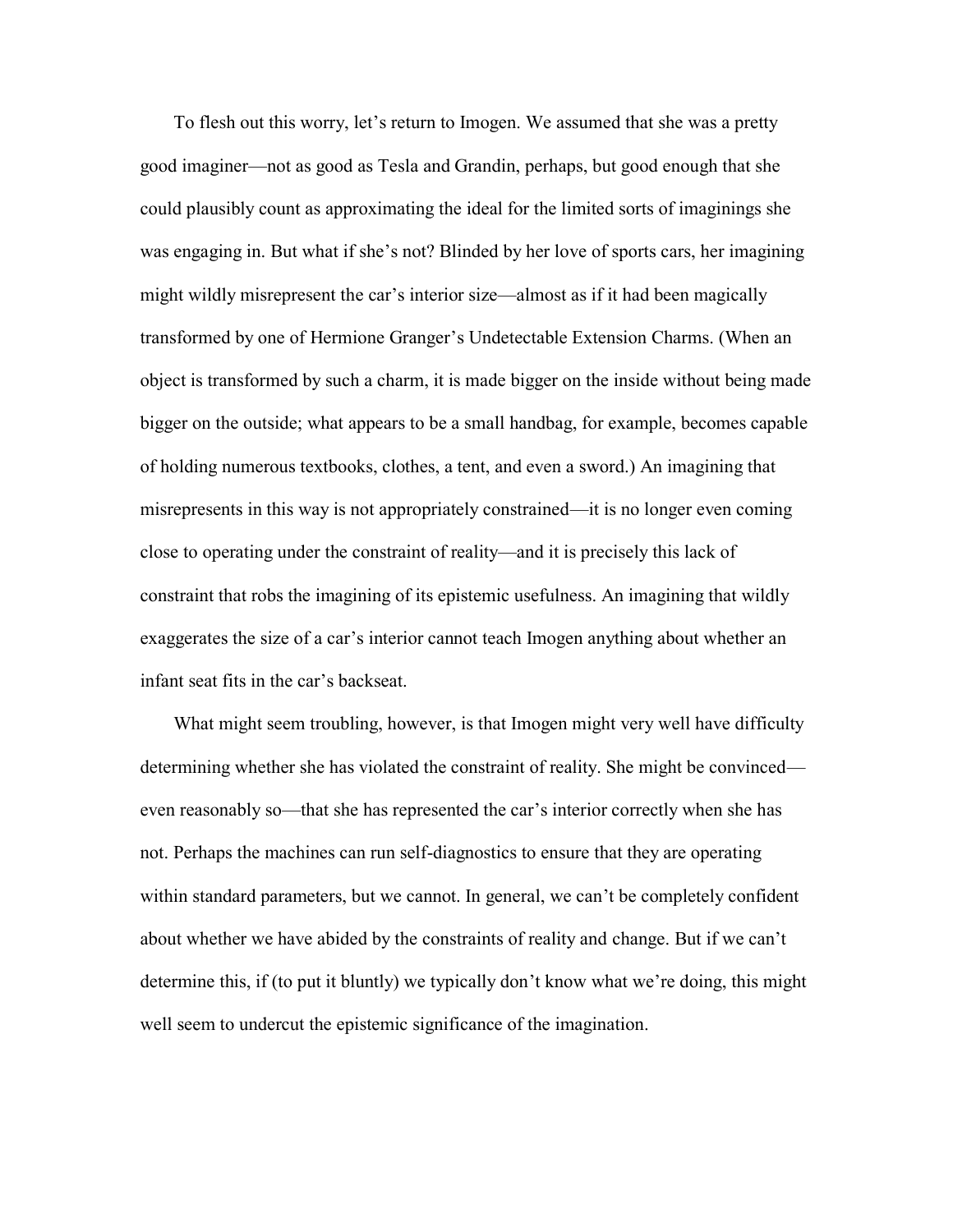But let's think again about what has gone wrong with Imogen's imagining in the case we're now considering. In such a case, Imogen is the victim of what we might call *imaginative illusion*. She takes herself to be imagining the car's interior as it is, but her imagining does not represent the car's interior as it is. Here there is an obvious parallel to certain sorts of perceptual illusions—we might take ourselves to be seeing the tower in the distance or the stick in water as they are, but we're not—the tower isn't really round, and the stick isn't really bent. The fact that we can be victims of perceptual illusions does not rob perception of its epistemic significance. Likewise, then, the fact that we can be victims of imaginative illusions should not rob the imagination of its epistemic significance.

And now let's reflect for a moment further about perceptual illusions. In general, we can identify various conditions in which we are more likely to be the victim of perceptual illusions—when the lighting is bad, or when the objects we are viewing are far away, or when we are under the influence of alcohol or hallucinogenic drugs. Relatedly, we can take steps to minimize the possibility of such illusions—we can turn up the lights, or move closer to the objects we're viewing, or we can abstain from alcohol and hallucinogenic drugs. Likewise, I think, we can identify various conditions in which we are more likely to be the victim of imaginative illusions. If Imogen has never seen the inside of the sports car, or she hasn't seen it for a very long time, then she should be wary about her ability to constrain her imagining appropriately. Additionally, as we suggested above, her passion for sports cars might be distorting her ability to imagine the interior correctly. Here, her desires have a distorting influence similar to the distorting influence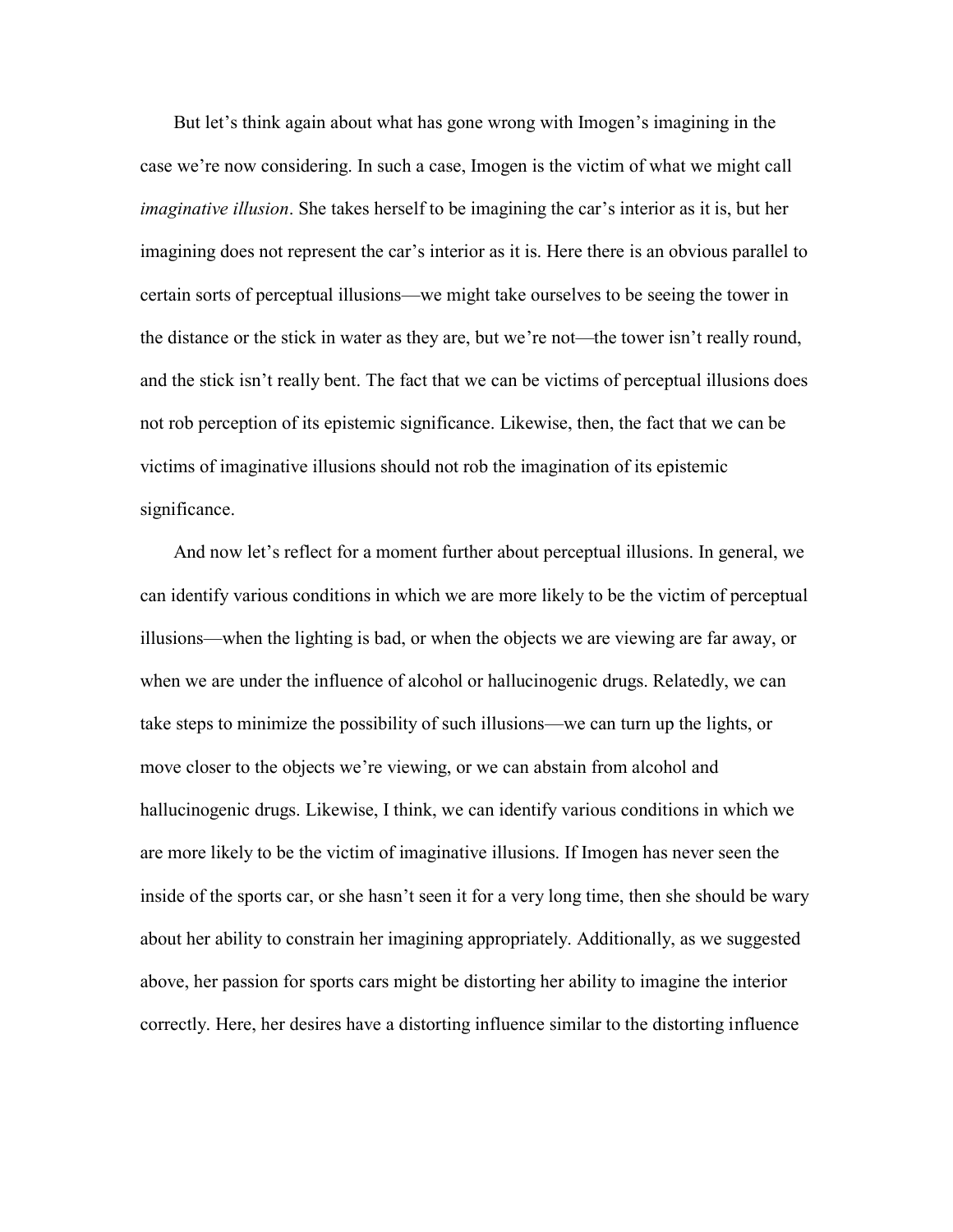of poor lighting or long distance. In cases where she has such desires, then, she should also be wary about her ability to constrain her imagining appropriately.

Ultimately, however, we cannot *always* identify that we have fallen victim to a perceptual illusion, and likewise, we cannot always identify that we have fallen victim to an imaginative illusion. There may be some skeptics who think this fact about perception robs perception of its epistemic significance. But setting aside such skepticism, as long as we think that the possibility of perceptual illusion does not prevent us from learning something about the world from our non-illusory perceptions of it, the possibility of imaginative illusion does not prevent us from learning something about the world from our non-illusory imaginings of it.

# **5. Concluding Remarks**

According to Campbell's depiction of humankind in "The Last Evolution," our imagination may be brilliant, but it is illogical. Unlike the machines, we can advance by leaps and bounds. But also unlike the machines, our conclusions are not always correct. As I have tried to suggest in this paper, however, our imagination need not be as illogical as Campbell makes it out to be. While many of our imaginings are unable to teach us about the world, we have the power to constrain our imagination and, in doing so, to imbue our imaginings with epistemic significance.

Importantly, I do not mean here to privilege constrained imagining over unconstrained imagining. Both of them have their place in human life. Our unconstrained imaginings are important for many of the activities that are important to us, and rightly so—from engaging with art and literature to fantasizing or pretending. But it's our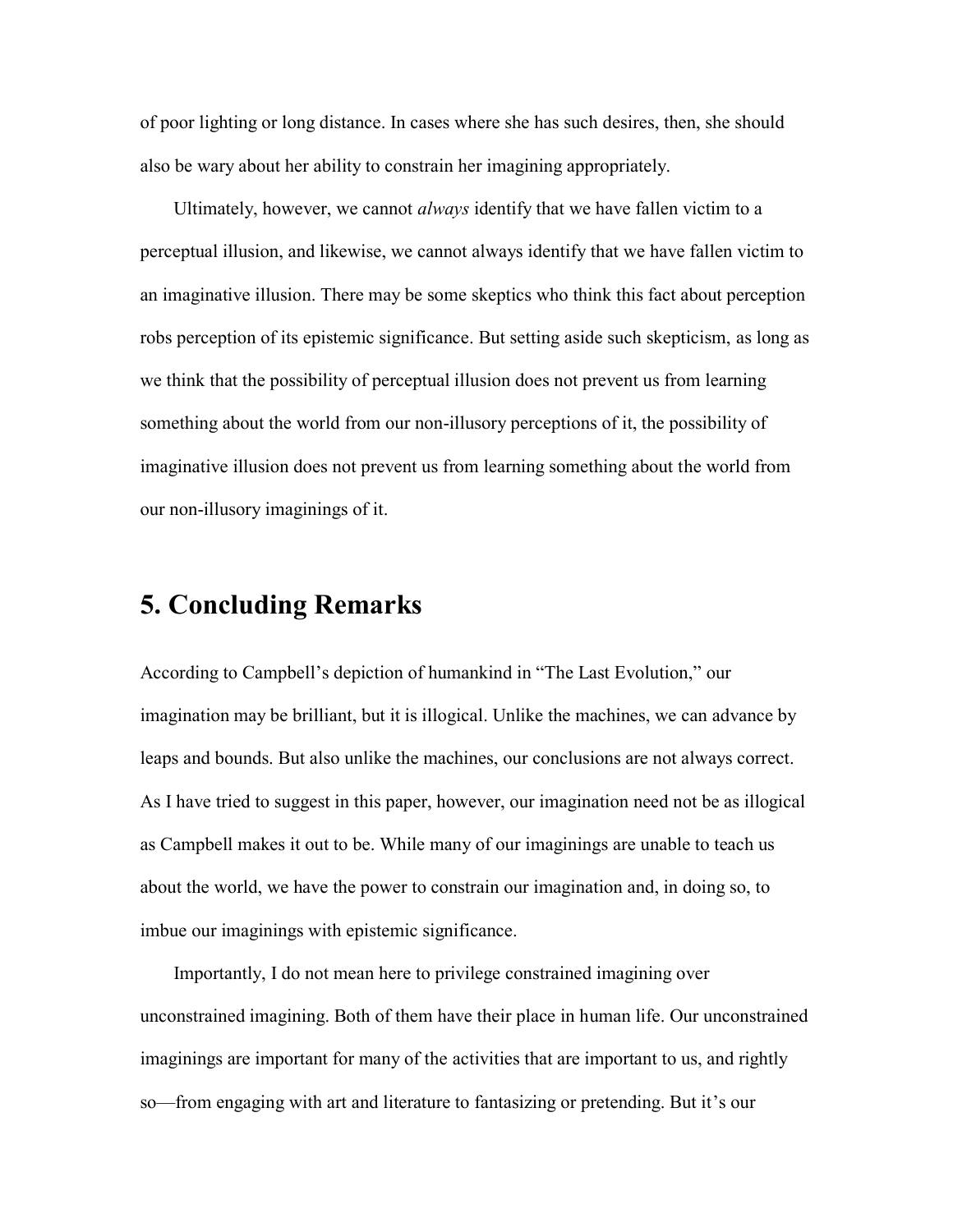constrained imaginings that are important for our attempts to learn about the world—and this kind of knowledge cannot come by leaps and bounds. Rather, in modeling our imagination on the ideal imagination of the machines, we are able to make epistemic progress the way they do, by steady, irresistible steps.

### Acknowledgements

In thinking about these issues, I learned a lot from Tyler Doggett and Jennifer Church, both of whom served as commentators when an earlier version of this paper was presented at the APA Pacific Division meeting in 2013. I owe them both thanks. I am also grateful to the audience members during that session for their feedback, as well as to audiences at the University of Kentucky, Denison University, and the Workshop on Mental Imagery and Pretense at the University of Antwerp. Thank also to Peter Kung for helpful discussion and feedback.

### **References**

Campbell, John W. (1932). The Last Evolution. *Amazing Stories*.

 $\lt$ http://www.gutenberg.org/files/27462/27462-h/27462-h.htm>.

Campbell, John W. (1966). Introduction. *Analog* 6.

<span id="page-25-0"></span>Chalmers, David J. (2002). Does conceivability entail possibility? In Tamar Szabό Gendler and John Hawthorne (eds), *Conceivability and Possibility*. Oxford: Clarendon Press, pp. 145–200.

Gendler, Tamar Szabό, and John Hawthorne (2002). Introduction: Conceivability and possibility. In Tamar Szabό Gendler and John Hawthorne (eds), *Conceivability and Possibility*. Oxford: Clarendon Press, pp. 1–70.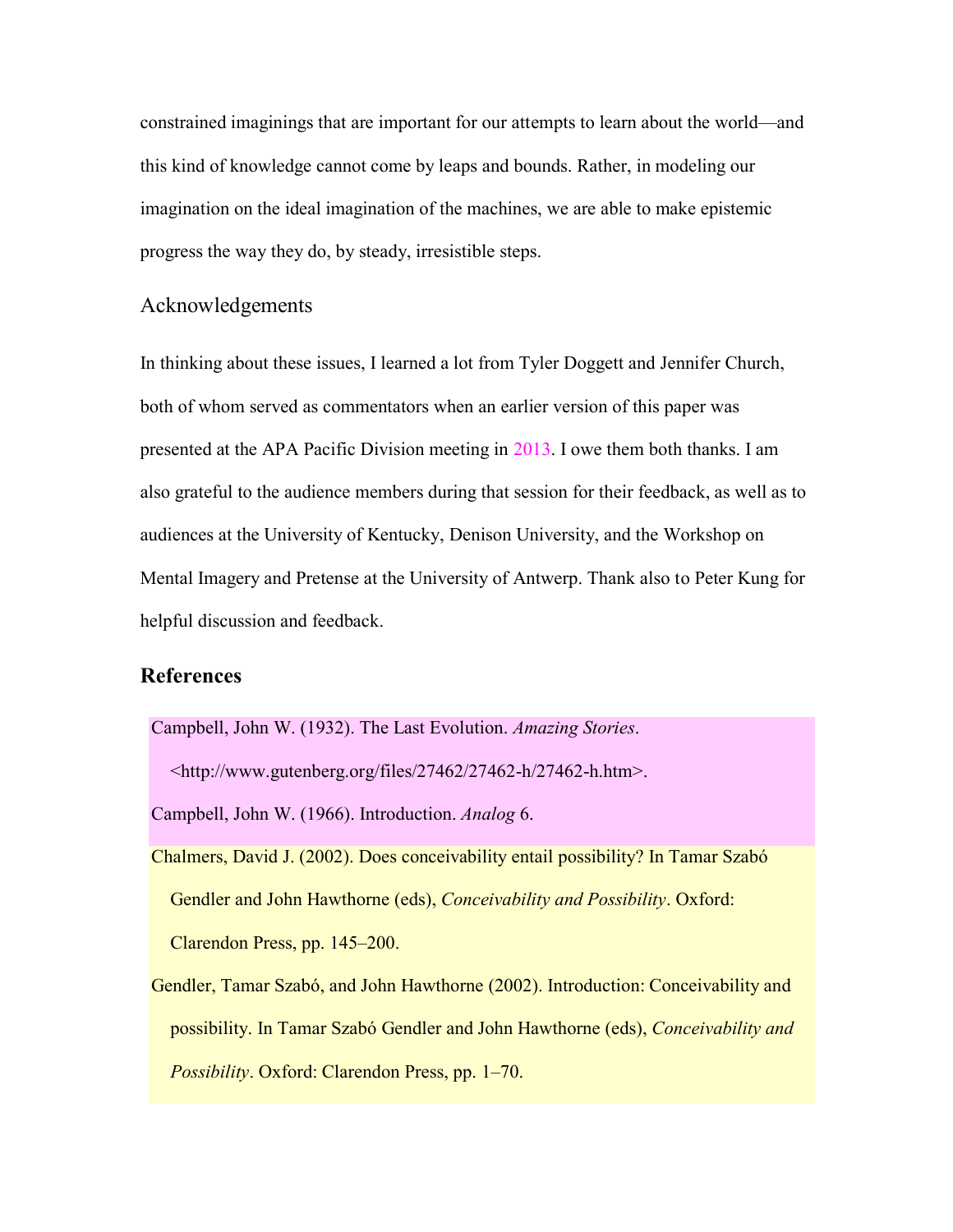- <span id="page-26-4"></span>Grandin, Temple (1995). *Thinking in Pictures: My Life With Autism*. New York: Random House.
- Kind, Amy (2001). Putting the image back in imagination. *Philosophy and Phenomenological Research* 62(1): 85–109.
- Kind, Amy (in press). How imagination leads to knowledge. In Fabian Dorsch and Fiona Macpherson (eds), *Perceptual Memory and Perceptual Imagination*. Oxford: Oxford University Press.
- <span id="page-26-1"></span>O'Shaughnessy, Brian (2000). *Consciousness and the World.* Oxford: Clarendon Press.
- <span id="page-26-2"></span>Paul, L. A. (2014). *Transformative Experience*. Oxford: Oxford University Press.
- <span id="page-26-0"></span>Sartre, Jean-Paul (1948). *The Psychology of Imagination*. New York: Philosophical Library.
- <span id="page-26-3"></span>Walton, Kendall L. (1990). *Mimesis as Make-Believe: On the Foundations of the Representational Arts*. Cambridge, MA: Harvard University Press.
- Wisehart, M. K. (1921). Making your imagination work for you: An interview with Nikola Tesla … *American Magazine* 91 (April 1921): 13ff.